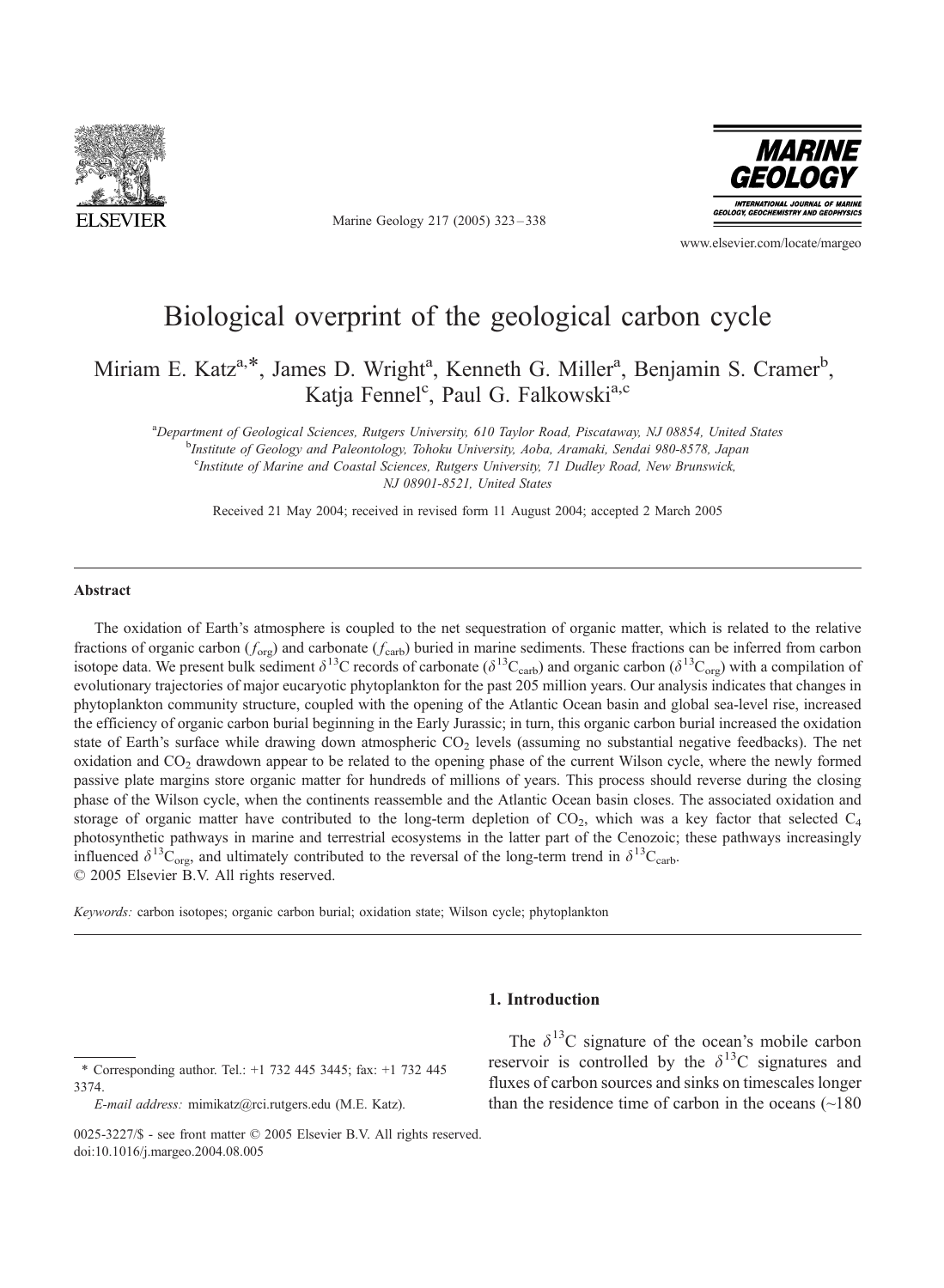kyr). The relationship between the sources (input) and sinks (output) of the geological carbon cycle is typically quantified using the standard equation that provides the backbone of carbon isotope models (e.g., [Berner and Kothavala, 2001; Kump and Arthur, 1999\)](#page-12-0):

$$
f_{\rm w} * \delta^{13} \text{C}_{\rm w} + f_{\rm v} * \delta^{13} \text{C}_{\rm v} = f_{\rm carb} * \delta^{13} \text{C}_{\rm carb} + f_{\rm org} * \delta^{13} \text{C}_{\rm org} \tag{1}
$$

where  $f=$  fraction, w=weathering, v=volcanic/hydrothermal, carb=carbonate, and org=organic carbon. Carbon is supplied to the ocean through outgassing from hydrothermal/volcanic activity and from erosion of continental rocks, while carbon is removed from the ocean through deposition of marine sediments. Over time, these sediments integrate large kinetic fractionations from photosynthetic reduction of  $CO<sub>2</sub>$  to organic matter with small thermodynamic fractionations from ion exchange reactions in carbonate precipitation. The relative fractions of carbonate and organic carbon buried in marine sediments are inferred from  $\delta^{13}$ C records of carbonates and organic matter in sedimentary rocks ([Hayes et al., 1999; Kump and Arthur,](#page-13-0) 1999). Changes in marine  $\delta^{13}C_{\text{carb}}$  and  $\delta^{13}C_{\text{org}}$ through time serve as archives of changes in carbon sources and sinks (for detailed summaries of the carbon cycle, see [Hayes et al., 1999; Kump and](#page-13-0) Arthur, 1999).

In this study, we document and discuss long-term trends (tens to hundreds of million years) in  $\delta^{13}C_{\text{carb}}$ and  $\delta^{13}C_{org}$  records for the Jurassic–Cenozoic using both new and published data. We interpret the longterm trends based on GEOCARB III ([Berner and](#page-12-0) Kothavala, 2001) model simulations that use these  $\delta^{13}C_{\text{carb}}$  and  $\delta^{13}C_{\text{org}}$  data, with additional information from comparisons with phytoplankton diversity records and geological proxies. Our goal is to investigate the geological and biological processes that interacted through time to produce these records of the global carbon cycle. A series of sensitivity tests based on Eq. (1) allows us to place constraints on potential variations in the carbon sources and sinks. Each of these sensitivity tests is designed to predict the maximum response to changing a single variable, and therefore does not take into account potential feedbacks through time that may have muted this response.

# 2. Methods

## 2.1. Site and sample selection

We measured  $\delta^{13}C_{\rm carb}$  on bulk sediment samples from Jurassic and Cretaceous sections ([Figs. 1 and](#page-2-0) 2; Appendix A, web-archived at [http://mychronos.](http://mychronos.chronos.org/~miriamkatz/20040728/) chronos.org/~miriamkatz/20040728/). Bulk sediment samples were analyzed because they best characterize the inorganic carbon outflow from the ocean/atmosphere/biosphere, and provide the average  $\delta^{13}$ C of the total carbonate produced and preserved in the marine system ([Shackleton, 1987\)](#page-14-0). This is the signal that is needed for the purposes of this paper; therefore, we use bulk sediment isotope records as a proxy for the average  $\delta^{13}$ C of the inorganic output, allowing us to monitor long-term changes in the global carbon cycle through time (e.g., [Shackleton, 1987\)](#page-14-0). Although the mobile carbon reservoir in the deep ocean is substantially larger  $(36700\times10^{15} \text{ g today})$  than the carbon reservoirs in the surface ocean and atmosphere  $(670\times10^{15} \text{ g}$  and  $720\times10^{15} \text{ g}$ , respectively) (e.g., ([Falkowski and Raven, 1997\)](#page-13-0), relatively little sedimentary carbonate is produced in deepwaters. Therefore, a  $\delta^{13}$ C record generated from deepwater benthic foraminifera does not provide a record of the average  $\delta^{13}$ C of the total sedimentary carbonate preserved in the marine system. Rather,  $\delta^{13}$ C analyses of benthic foraminifera record dissolved inorganic carbon (DIC) in deepwaters, and can be used to reconstruct deepwater circulation changes through time (e.g., [Miller et](#page-14-0) al., 1987; Zachos et al., 2001); such a reconstruction is not the goal of this paper. A productivity signal can be extracted from benthic foraminiferal  $\delta^{13}$ C only by comparing it with planktonic foraminiferal  $\delta^{13}$ C from phosphate-free surface waters. Even then, it is only a proxy for the carbon to phosphorous ratio (C/P) ([Broecker and Peng, 1982\)](#page-12-0), which is proportional to productivity only as a function of stability/mixing. This would be impossible to do for the Jurassic– Cenozoic because planktonic foraminifera did not evolve until the Cretaceous and there is a lack of wellenough preserved foraminifera for a continuous Jurassic–Cretaceous isotope record.

Similarly, we do not use  $\delta^{13}C_{\rm carb}$  records generated from specific organisms (e.g., belemnites, oysters, and foraminifera), which reflect the different environments where each of those organisms lived (e.g.,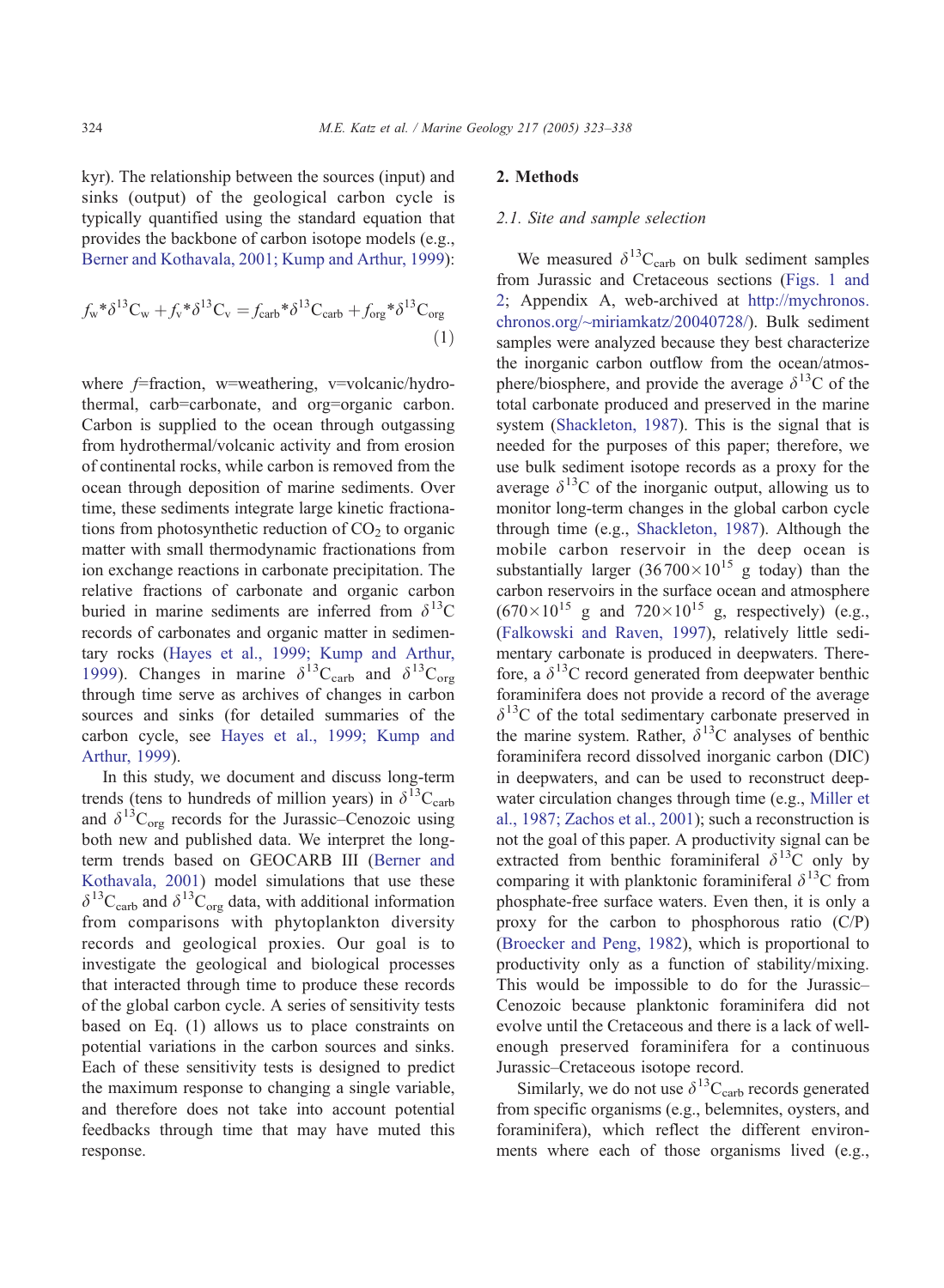<span id="page-2-0"></span>

Fig. 1. Composite bulk sediment  $\delta^{13}C$  record for the Jurassic through the Cenozoic (see Methods for site selection criteria). Mesozoic  $\delta^{13}C$  data (this study) and Cenozoic  $\delta^{13}C$  data ([Shackleton and Hall, 1984\)](#page-14-0) are primarily from open ocean Atlantic Deep Sea Drilling Project (DSDP) boreholes (see Methods). Data (Appendix A) are web-archived ([http://www.mychronos.chronos.org/~miriamkatz/20040728/\)](http://www.mychronos.chronos.org/~miriamkatz/20040728/). Site locations are shown in a series of paleogeographic reconstructions at 50 myr intervals ([http://www.odsn.de/odsn/index.html\)](http://www.odsn.de/odsn/index.html). We use least squares regression (95% confidence interval) to determine the long-term trends in  $\delta^{13}C_{\rm carb}$ , where x=age and  $y=\delta^{13}C_{\rm carb}$ : (1)  $\Delta\delta^{13}C_{\rm carb}$  for 0–15 Ma:  $y=(0.168\pm0.024)x+(0.049\pm0.17)$ ,  $R=0.89$ ; (2)  $\Delta\delta^{13}$ Ccarb=1.1% for 16–205 Ma:  $y=(-0.006\pm0.001)x+(2.64\pm0.12)$ ,  $R=0.38$ . We note that including the Lower Jurassic section (Mochras borehole data) in the linear regression produces a lower rate of increase in  $\delta^{13}C_{\rm carb}$ , which yields a more conservative estimate of the magnitude of the long-term increase. We use a singular spectrum analysis to highlight the long-term  $\delta^{13}C_{\rm carb}$ variations (see Methods).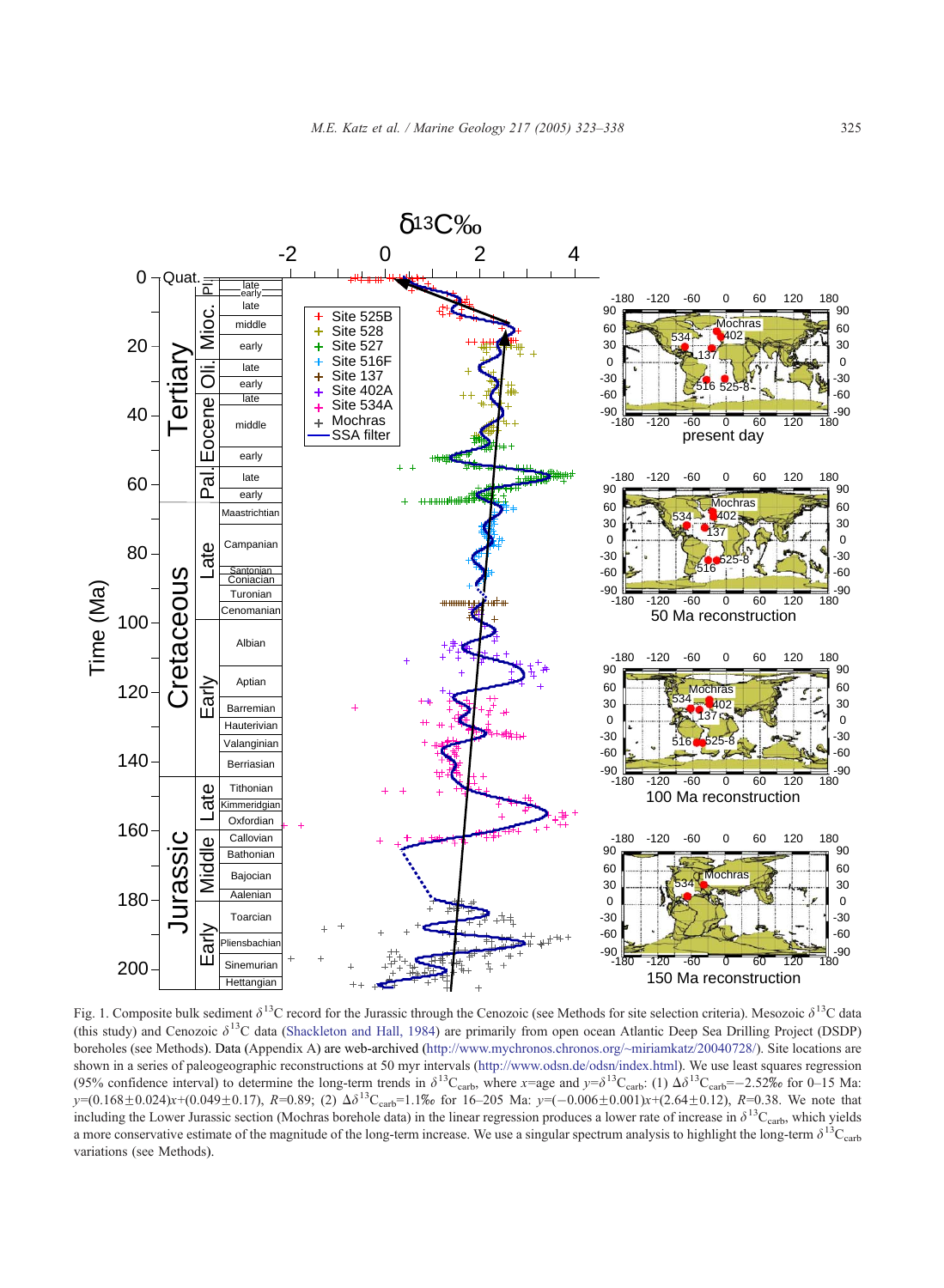<span id="page-3-0"></span>

Fig. 2. Comparisons of the new Mesozoic  $\delta^{13}C$  data with published bulk sediment  $\delta^{13}C$  records: (A) [Jenkyns](#page-13-0) et al. (1994); (B) Jenkyns et al. (1994); (C) Stoll and [Schrag](#page-14-0) (2000); (D) [Jenkyns](#page-13-0) et al. (1995); (E) Indian Ocean ODP Site 762C (Katz and Wright, unpublished data); (F) Atlantic Ocean ODP Site 641C (Katz and Wright, unpublished data); (G) [Erbacher](#page-13-0) and Thurow (1997); (H) Erba et al. [\(1999\)](#page-12-0), [Menagatti](#page-14-0) et al. (1998); (I) [Jenkyns](#page-13-0) et al. (1995); (J) Padden et al. [\(2002\)](#page-14-0); (K) [Weissert](#page-15-0) et al. (1998); (L) [Hennig](#page-13-0) et al. (1999), [van](#page-15-0) de Schootbrugge et al. (2000); (M) [Channell](#page-12-0) et al. (1993); (N) Lini [\(1994\)](#page-13-0); (O) Follmi et al. (1994); (P) Adatte et al. [\(2001\)](#page-14-0); (Q) [Bartolini](#page-12-0) et al. (1999); (R) Rohl et al. (2001); (S) [Padden](#page-14-0) et al. (2001); (T) [Morettini](#page-14-0) et al. (2002). Episodes and geographic distribution of elevated organic carbon deposition are indicated by slashed boxes next to the chronostratigraphic column (as summarized in Arthur et al., 1984; Leckie et al., 2002; [Weissert](#page-12-0) et al., 1998). A=Atlantic, P=Pacific, T=Tethys, Au=Australia, NS=North Sea, WI=Western Interior of North America; S=Siberia; OAEs are labeled (1a), (1b), (1c), (1d) and, (2).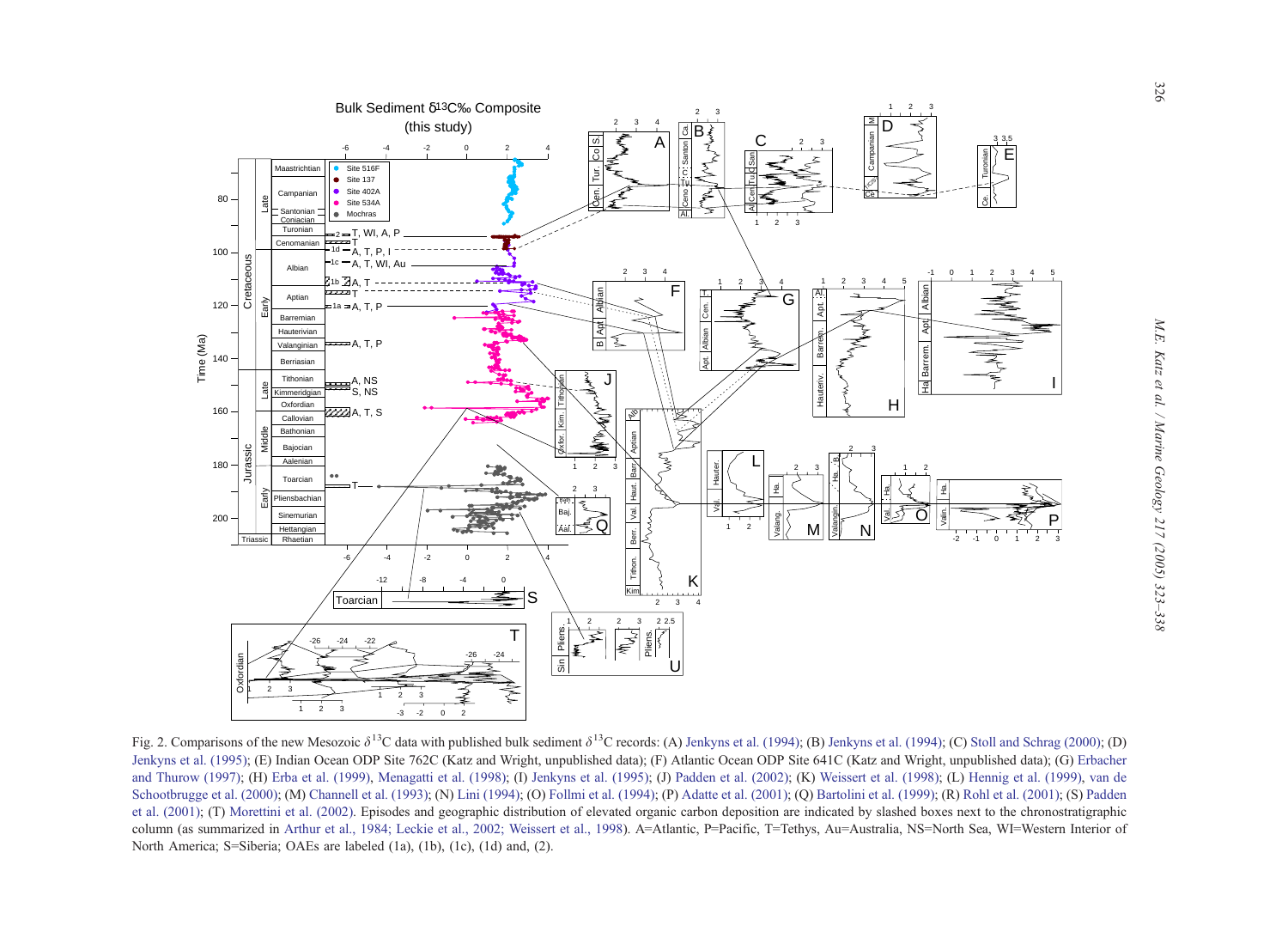nearshore surface ocean vs. deep ocean bottom water) rather than the average  $\delta^{13}C_{\text{carb}}$  output from the system. Furthermore, the  $\delta^{13}$ C values can be complicated by the vital effects of specific organisms.

We rely on open ocean Atlantic Deep Sea Drilling Project (DSDP) boreholes ([Fig. 1\)](#page-2-0) with well-documented magnetobiostratigraphies that provide excellent age control and minimize the risk of undetected unconformities (Appendix B, web-archived at [http://](http://mychronos.chronos.org/miriamkatz/20040728/) mychronos.chronos.org/~miriamkatz/20040728/). Even our oldest DSDP location (Site 534) was  $\sim$ 2500 m deep in the Middle Jurassic ([Sheridan et al., 1983\)](#page-14-0). Using open ocean locations circumvents problems that may be encountered in analyzing epicontinental sections, including unconformities associated with sea-level changes and local overprint of geochemical signals (e.g., [Smith et al., 2001\)](#page-14-0). However, it was necessary to use an epicontinental section for the older record because there is little to no pre-Middle Jurassic ocean floor left. We chose the Mochras borehole (Wales) because it spans the entire Lower Jurassic at a single location and its lithology and biostratigraphy are well documented ([Ivimey-Cook, 1971; Woodland,](#page-13-0) 1971). There are several data gaps in our record: 1) no Atlantic DSDP/ODP borehole contains conclusive in situ Turonian sediments; and 2) no Aalenian–Bathonian sections were available for analysis, nor were published bulk sediment  $\delta^{13}C_{\text{carb}}$  records with firm age constraints available.

# 2.2. Age models

Age models for the isotope data were developed using magnetobiostratigraphy from published records (Appendix B, web-archived at [http://www.mychronos.](http://www.mychronos.chronos.org/miriamkatz/20040728) chronos.org/~miriamkatz/20040728/). Ages are calibrated to the time scales of [Berggren et al. \(1995;](#page-12-0) Cenozoic) and [Gradstein et al. \(1995; Mesozoic\).](#page-13-0) Ages are assigned to data by interpolating between data and across time intervals that are substantially longer than the sample spacing, with the potential to introduce a margin of error when multiple datasets are combined within a single time interval. We minimize this potential error by using a composite record (individual records stacked one on top of the other) rather than a compilation (overlay of multiple records) to insure that the chronological integrity of our records is intact.

## 2.3. Stable isotope analyses

Stable isotope analyses on Mesozoic samples were performed in the Stable Isotope Laboratory at Rutgers University using a multi-prep peripheral device and analyzed on an Optima mass spectrometer. Samples were reacted in 100% phosphoric acid at 90 $\degree$ C for 13 min. Values are reported vs. V-PDB through the analysis of an internal standard calibrated with NBS-19 (1.95‰ for  $\delta^{13}$ C) as reported by [Coplen et al.](#page-12-0) (1983) and [Coplen \(1995\).](#page-12-0)

## 2.4. Statistical analysis

 $\delta^{13}$ C data were linearly interpolated (100 kyr) sampling interval) and analyzed using the SSA-MTM Toolkit from <http://www.atmos.ucla.edu/tcd/ssa/> ([Ghil](#page-13-0) et al., 2002). Singular Spectrum Analysis (SSA) was performed using a 205 point  $(\sim 20$  myr) window with the Broomhead and King method for constructing the covariance matrix; the six highest variance components were added together to reconstruct the long-term  $\delta^{13}$ C variations shown by the curve in [Fig. 1.](#page-2-0)

In addition, we use least squares regression (95% confidence interval) to determine the long-term trends in  $\delta^{13}C_{\text{carb}}$  and  $\delta^{13}C_{\text{ore}}$ . We note that including the Lower Jurassic section (Mochras borehole data) in the linear regression produces a lower rate of increase in  $\delta^{13}C_{\text{carb}}$ , which yields a more conservative estimate of the magnitude of the long-term change.

# 3. Results and discussion

#### 3.1. Carbon isotope records

We constructed a composite bulk sediment  $\delta^{13}C_{\text{corb}}$ record using new Mesozoic data (this study) and published Cenozoic data ([Shackleton and Hall, 1984\)](#page-14-0) ([Fig. 1\)](#page-2-0). Comparisons of the new Mesozoic data with shorter-duration published bulk sediment  $\delta^{13}$ C records establish that the composite curve records global  $\delta^{13}$ C changes in the Cretaceous ([Fig. 2\)](#page-3-0). Our Jurassic record is derived from the Tethys and the small, nascent Atlantic, with no published bulk sediment  $\delta^{13}$ C records from open ocean settings for comparison. Therefore, we cannot conclusively establish that our Jurassic record reflects a global signal;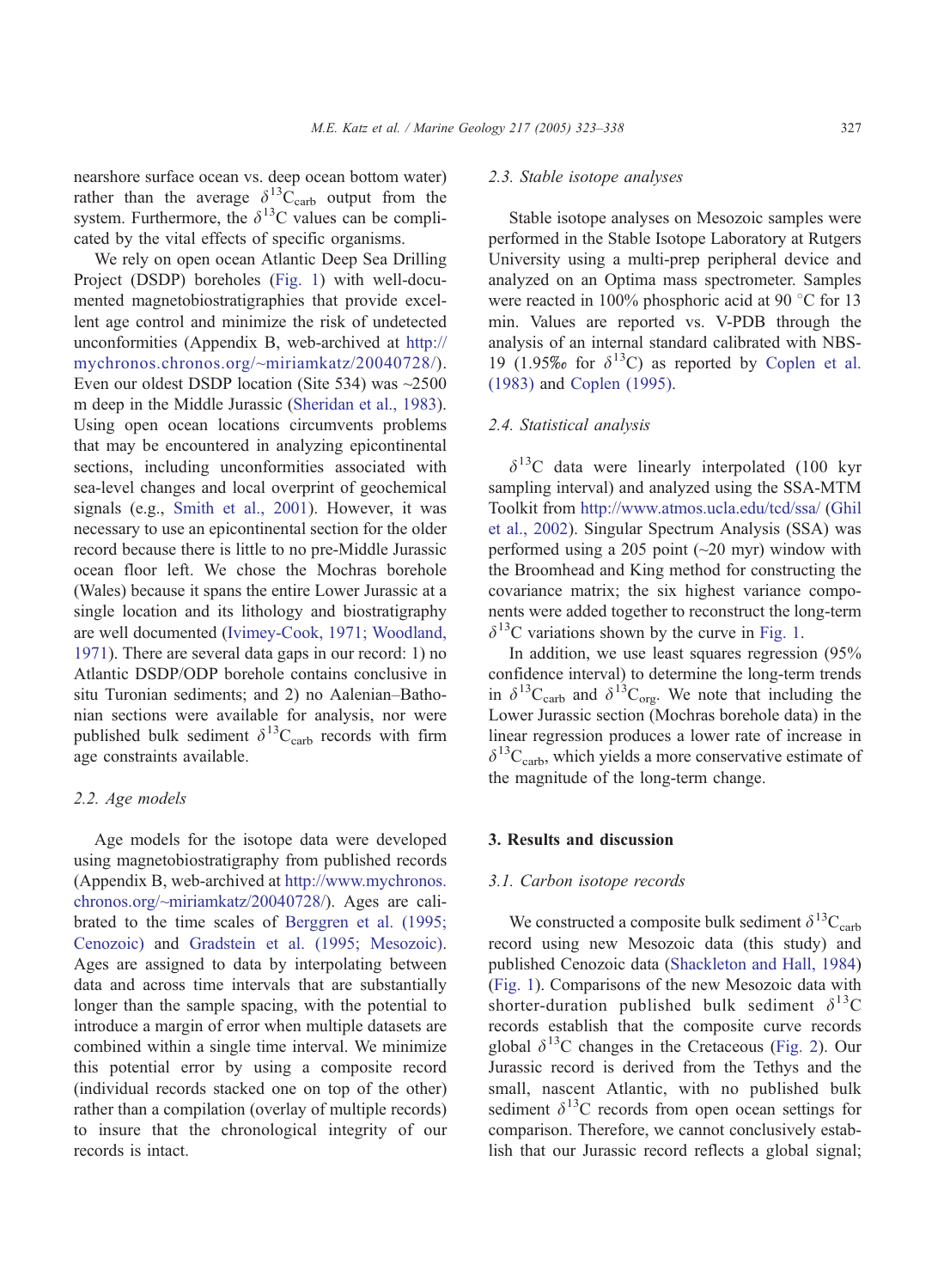nonetheless, we note that our data trends are consistent with the compilation of [Veizer et al.](#page-15-0) (1999). Episodes and geographic distribution of elevated organic carbon deposition are indicated in blue on the chronostratigraphic column (as summarized in [Arthur et al., 1984; Leckie et al., 2002;](#page-12-0) Weissert et al., 1998).

Most of the shorter-term events recorded in our data have been well documented in other publications, such as: 1) extended periods  $(-5-10$  myr) of elevated  $\delta^{13}$ C values (e.g., Early Jurassic, Late Jurassic, Aptian–early Albian, Paleocene–early Eocene); 2) rapid, transient  $\delta^{13}$ C decreases (Toarcian, Oxfordian, Tithonian, Albian, Aptian, Cenomanian/Turonian, Cretaceous/Tertiary boundary, and Paleocene/Eocene boundary); and 3) short-lived  $(\leq 1$  myr)  $\delta^{13}C$ increases associated with the well-documented oceanic anoxic events. Perturbations in the carbon cycle lasting  $\leq 10$  myr typically are attributed to changes in the biological processes that are responsible for export production and/or the geological processes that are responsible for sediment preservation ([Miller and](#page-14-0) Fairbanks, 1985; Scholle and Arthur, 1980; Vincent and Berger, 1985), rapid  $($ <100000 yr) exchanges between carbon reservoirs ([Dickens et al., 1995; Kurtz](#page-12-0) et al., 2003), or accretion of extraterrestrial carbon ([Kent et al., 2003; Wilde and Quinby-Hunt, 1997\)](#page-13-0). Because these short-duration global  $\delta^{13}$ C events are recorded in our bulk sediment  $\delta^{13}C_{\rm carb}$  record, we can infer that the primary isotopic signal is preserved with little to no diagenetic overprint.

Our composite bulk sediment  $\delta^{13}C_{\text{carb}}$  record reveals a 190 myr long increase of  $\sim$ 1.1% from the Jurassic through the mid-Miocene and a subsequent  $\sim$ 2.5% decrease ([Fig. 1;](#page-2-0) see figure caption for details of regression). We focus on these two trends in this paper, rather than the well-documented, shorter  $\delta^{13}C$ events that punctuate these trends, and which have been the topic of many previous publications (see Methods). The  $\sim$ 1.1% increase in our composite bulk sediment  $\delta^{13}C_{\text{carb}}$  record ([Fig. 1\)](#page-2-0) can be supported by combining Figs. 2 and 3 from [Hayes et al. \(1999\);](#page-13-0) when spliced together, the resulting  $\delta^{13}C_{\text{carb}}$  record shows a long-term increase of  $\sim 1\%$  ( $\sim 1.5\%$  to  $\sim$ 2.5% $o$ ) from 200 to 20 Ma that was not identified by [Hayes et al. \(1999\)](#page-13-0) and has not been reported previously. The long-term trends in the bulk sediment  $\delta^{13}C_{\text{earth}}$  record from sites with different burial depth histories also argue against diagenetic overprint because diagenesis would not produce a systematic differential offset through time.

# 3.2. Jurassic to mid-Miocene 1.1\%  $\delta^{13}C_{\text{curb}}$  increase

Comparison of carbonate and organic carbon isotope records provides the best means to monitor changes in the geological carbon cycle ([Kump and](#page-13-0) Arthur, 1999) ([Fig. 3\)](#page-6-0). The  $\delta^{13}C_{org}$  record shown here was adapted from [Hayes et al. \(1999\),](#page-13-0) who compiled published and unpublished  $\delta^{13}C_{org}$  data for marine organic matter, modified the data based on several criteria (see [Hayes et al., 1999](#page-13-0) for details of their data manipulation), and plotted a smoothed curve (the record shown here uses their data rather than their smoothed curve). The simultaneous increases in  $\delta^{13}C_{\rm carb}$  (this study) and  $\delta^{13}C_{\rm org}$  ([Hayes et al., 1999\)](#page-13-0) highlight a long-term increase in  $\delta^{13}$ C of the mobile carbon reservoir ([Fig. 3;](#page-6-0) see figure caption for details of statistics). Two processes could have driven this long-term  $\delta^{13}$ C increase: (1) an increase in the  $\delta^{13}$ C of input carbon ( $\delta^{13}$ C<sub>input</sub>); and/or (2) an increase in the fraction of organic carbon buried  $(f_{\text{org}})$ .

### 3.2.1. Model results

To investigate the two processes that could have contributed to the long-term  $\delta^{13}$ C increase (changes in  $\delta^{13}C_{input}$  and  $f_{org}$ ; see previous section), we ran model simulations based on a derivation of Eq. (1):

$$
f_{\text{org}} = \left[ \left( \delta^{13} \text{C}_{\text{input}} \right) - \left( f_{\text{carb}} * \delta^{13} \text{C}_{\text{carb}} \right) \right] / \delta^{13} \text{C}_{\text{org}} \tag{2}
$$

Two model runs ([Fig. 4\)](#page-7-0) that use the  $\delta^{13}C_{\text{carb}}$  (this study) and  $\delta^{13}C_{\text{org}}$  ([Hayes et al., 1999\)](#page-13-0) datasets and allow the model to calculate the burial fractions of carbonate vs. organic carbon are shown. In the first model run,  $\delta^{13}C_{input}$  was allowed to vary according to GEOCARB III ([Berner and Kothavala, 2001\)](#page-12-0) parameters that are based on various feedbacks and variables, such as the influence of land plants, erosion rates, paleogeography, and global continental water discharge (see [Berner and Kothavala, 2001](#page-12-0) for details of the model). In the second simulation,  $\delta^{13}C_{input}$  was held constant at  $-5\%$ , based on the assumption that carbonate and organic carbon weathering from continents averages out to the mantle carbon value over long time periods (e.g., [Kump and Arthur, 1999\)](#page-13-0).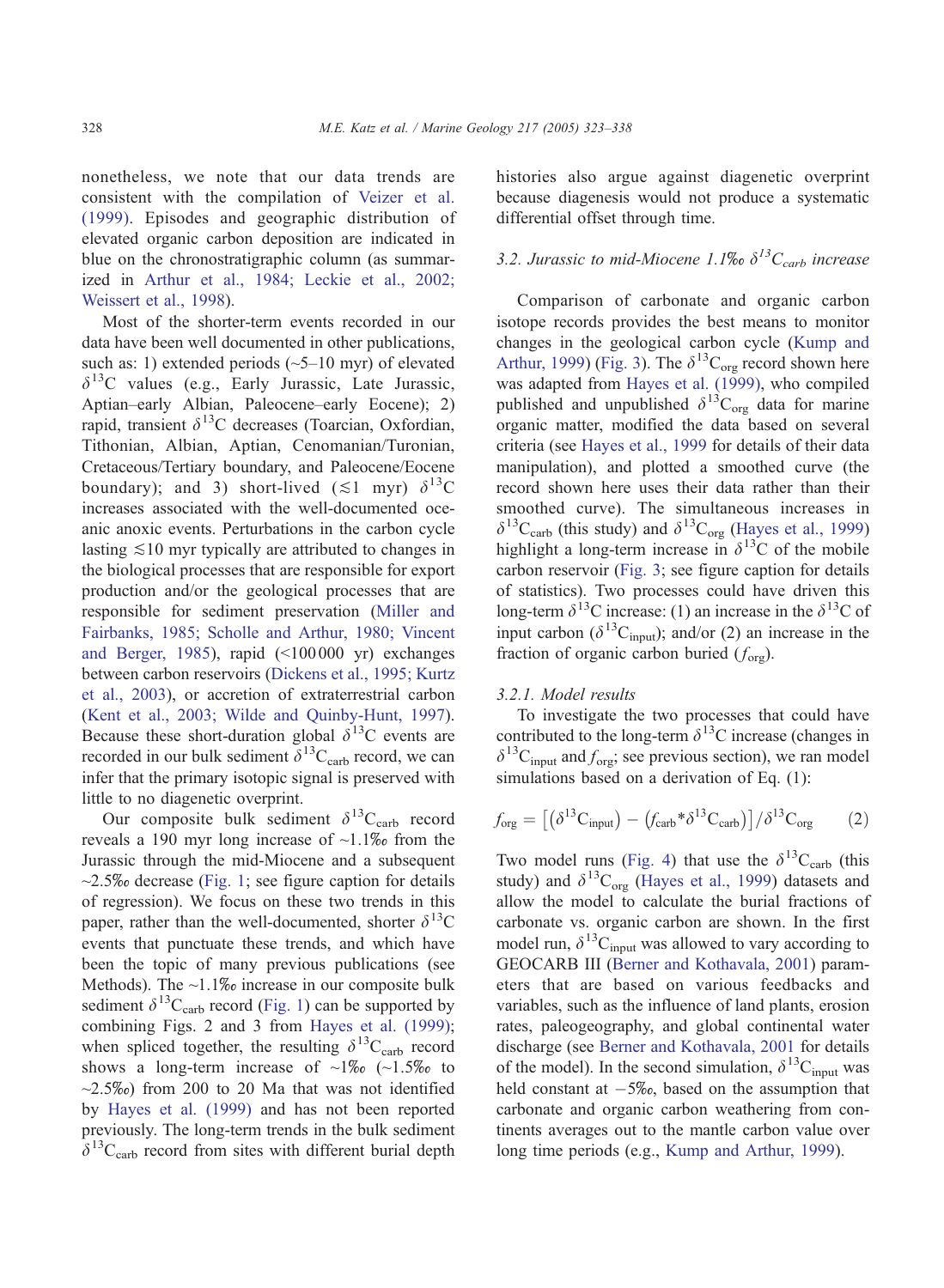<span id="page-6-0"></span>

Fig. 3. Comparison of eucaryotic phytoplankton diversity curves with sea-level change (Haq et al., [1987](#page-13-0)),  $\delta^{13}$ C<sub>carb</sub> (this study),  $\delta^{13}$ C<sub>org</sub> [\(Hayes](#page-13-0) et al., 1999, without their smoothed curve through the data; see Section 3.2), and strontium isotopes (Howarth and [McArthur,](#page-13-0) 1997). Phytoplankton species diversities are from published studies (calcareous nannofossils, [Bown](#page-12-0) et al., 2004; dinoflagellates, [Stover](#page-14-0) et al., 1996; diatoms, [Spencer-Cervato,](#page-14-0) 1999). Phytoplankton genus diversities were compiled for this study from publicly available databases (Cenozoic calcareous nannofossils and diatoms, [Spencer-Cervato,](#page-14-0) 1999; dinoflagellates, MacRae, unpublished data; Mesozoic diatoms, Harwood and [Nikolaev,](#page-13-0) 1995). All records are adjusted to <sup>a</sup> uniform time scale [\(Berggren](#page-12-0) et al., 1995; Gradstein et al., 1995). We use least squares regression (95% confidence interval) to determine the long-term trends in  $\delta^{13}$ C<sub>org</sub>, where x=age and  $y=\delta^{13}$ C<sub>org</sub>: (1)  $\Delta \delta^{13}$ C<sub>org</sub>=4.4% for 0–31.1 Ma:  $y=(-0.14\pm0.036)x+(-21.89\pm0.66)$ ,  $R=0.96$ ; (2)  $\Delta \delta^{13}$ C<sub>org</sub>=1.7% for 31.1–190 Ma:  $y = (-0.011 \pm 0.0088)x + (-25.88 \pm 0.99)$ , R=0.5 (outlier at 177.98 Ma was omitted from analysis). See [Fig.](#page-2-0) 1 for  $\delta^{13}C_{\text{capt}}$  regression.  $\delta^{13}C_{\text{input}}$  is predicted from  ${}^{87}Sr{}^{86}Sr$  based on a simple two-source system that predicts the maximum increase in  $\delta^{13}C_{input}$ . The primary sources of strontium and carbon in the oceans are hydrothermal/volcanic  $({}^{87}Sr{}^{86}Sr=0.7064; \delta^{13}C=-5\%$ ) and continental erosion (high  ${}^{87}Sr{}^{86}Sr=0.711$  and  $\delta^{13}C=0\%$ ; we assume carbonate weathering to constrain the maximum possible increase in  $\delta^{13}$ C<sub>input</sub>, and note that erosion of continental shales yields lower  $\delta^{13}$ C<sub>input</sub>) [\(Hodell](#page-13-0) et al., 1989; Kump and Arthur, 1999). To constrain the maximum end-member predicted  $\delta^{13}$ C<sub>input</sub> increase, we use the maximum rate of  ${}^{87}Sr/{}^{86}Sr$  increase prior to the Cenozoic inflection point (158.5–38.5 Ma;  ${}^{87}Sr/{}^{86}Sr=(-0.0000065\pm0.0000001)age+(0.70810\pm.000007)$  $R=0.90$ ).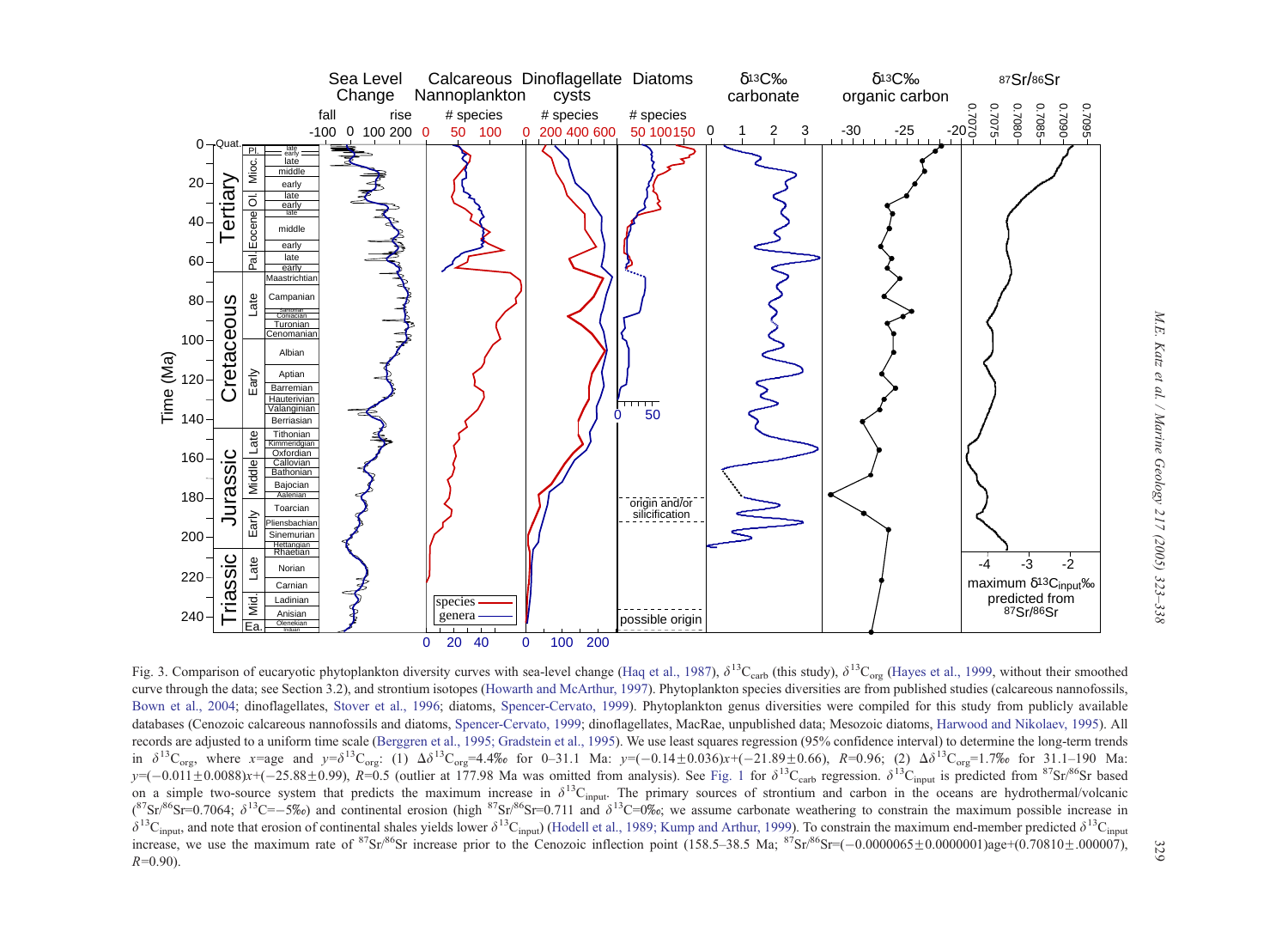<span id="page-7-0"></span>

Fig. 4. Comparison of model simulations of  $f_{\text{org}}$  and  $f_{\text{carb}}$  (this study) and published sulfur isotopes. Two model simulations predict the burial fractions of carbonate and organic carbon using Eq. (2). Each simulation uses  $\delta^{13}C_{\text{carb}}$  (this study) and  $\delta^{13}C_{\text{org}}$  ([Hayes et al., 1999\)](#page-13-0). In the first simulation (thin line),  $\delta^{13}C$  of input carbon ( $\delta^{13}C_{input}$ ) is allowed to vary according to [Berner and Kothavala \(2001\).](#page-12-0) In the second simulation (thick line),  $\delta^{13}C_{input}$  is held constant at  $-5\%$  (mantle carbon value) (e.g., [Kump and Arthur, 1999\)](#page-13-0). Increasing values of  $\delta^{34}S$  in marine sulfate from the Jurassic to the present indicate that <sup>32</sup>S-enriched sediments were buried through biologically mediated sulfate reduction of organic matter, thus supporting the  $f_{org}$  increase. We note that Mesozoic  $\delta^{34}S$  data are sparse. We use least squares regression (95% confidence interval) to determine the long-term trends in  $\delta^{34}S$  ([Canfield and Raiswell, 1999; Paytan et al., 1998,](#page-12-0) 2004; [Strauss, 1999\)](#page-14-0), where x=age and  $y=\delta^{34}S$  of sulfate:  $y=(-0.042\pm0.002)x+(22.04\pm0.15)$ ,  $R=0.82$ .

Both of these modeling efforts show that the increases in  $\delta^{13}C_{\text{carb}}$  and  $\delta^{13}C_{\text{org}}$  require an  $f_{\text{org}}$  increase of ~0.05–0.1, regardless of whether  $\delta^{13}$ C<sub>input</sub> varied ([Berner and Kothavala, 2001\)](#page-12-0) or was constant ([Kump and Arthur, 1999\)](#page-13-0) (Fig. 4). This requires greater burial efficiency (i.e., long-term sequestration) of organic matter in marine and/or terrestrial environments.

# 3.2.2. Phytoplankton evolution, carbon burial, and the Wilson cycle

The greater burial efficiency of marine organic matter that is indicated by our model simulations resulted from a combination of increases in export production and organic carbon preservation on the seafloor. In this section, we investigate changes in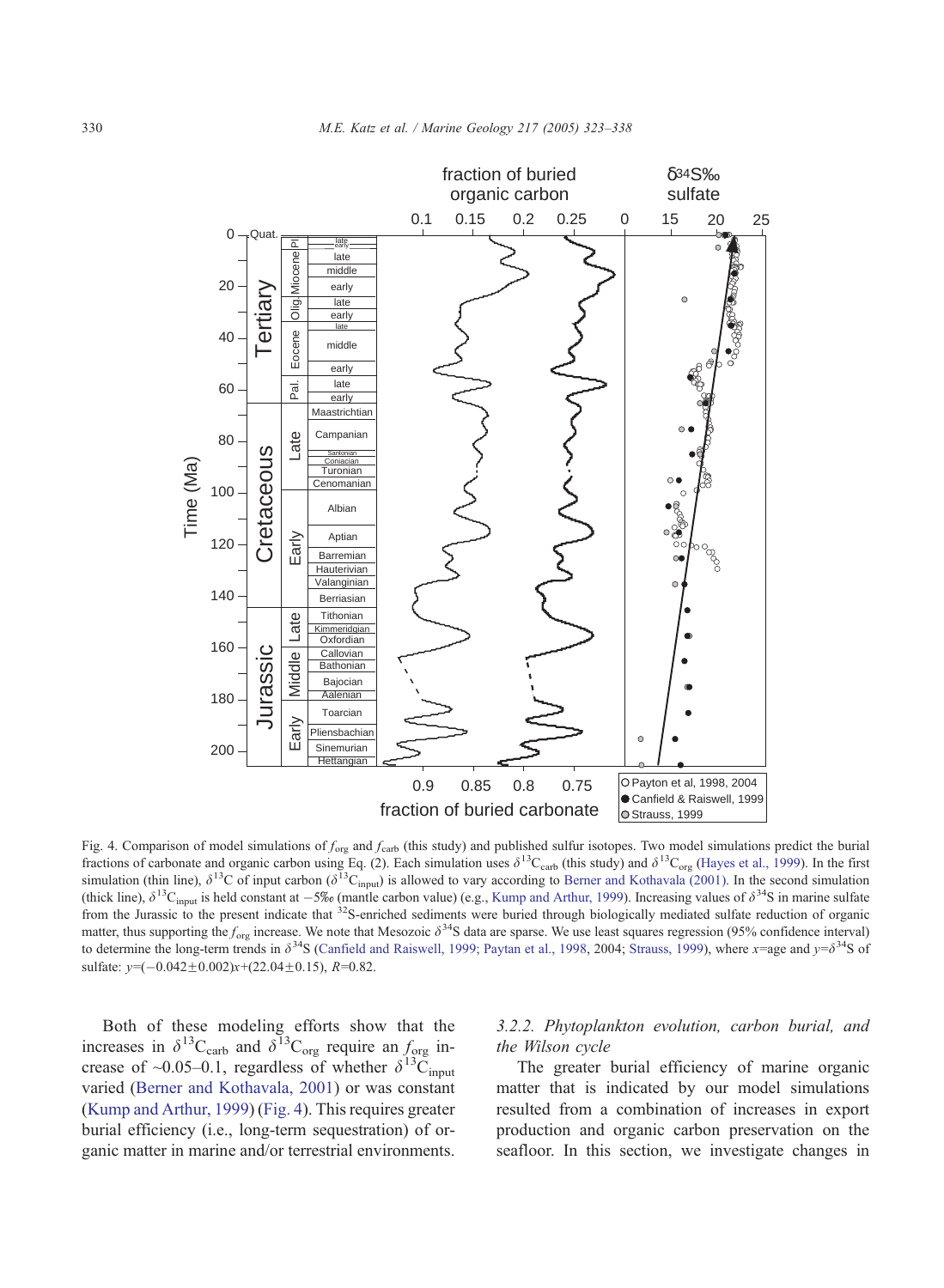marine primary producers (phytoplankton). We use taxonomic diversity as a proxy for phytoplankton evolution, although a spectrum of floral changes could also be used to address the adaptation of eucaryotic phytoplankton to changes in ocean conditions (e.g., structural innovations in phytoplankton or size trends through time).

The long-term increases in  $\delta^{13}C_{\text{carb}}$  and  $\delta^{13}C_{\text{org}}$ that began in the Mesozoic were accompanied by major evolutionary changes among the primary producers in the marine biosphere ([Fig. 3\)](#page-6-0). Three groups of eucaryotic marine phytoplankton (calcareous nannoplankton, dinoflagellates, and diatoms) began their evolutionary trajectories to ecological prominence as the supercontinent Pangea began to break apart in the Late Triassic–Early Jurassic (~200 myr ago), marking the opening phase of the current Wilson cycle ([Wilson, 1966; Worsley et al., 1986\)](#page-15-0) of continental break-up, dispersal, and reassembly. As Pangea fragmented and the Atlantic Ocean basin widened, the total length of coastline increased and sea level rose, flooding continental shelves and lowlying continental interiors. Nutrients that were previously locked up in the large continental interior of Pangea were transported to newly formed shallow seas and distributed over wider shelf areas and longer continental margins.

The diversity increases in the three groups of eucaryotic phytoplankton parallel the long-term sealevel increase that began in the Early Jurassic ([Haq et](#page-13-0) al., 1987) ([Fig. 3\)](#page-6-0). Greater nutrient availability, coupled with expanded ecological niches and increased ecospace, appears to have selected for phytoplankton that lived along continental margins and contributed to their rapid radiation and evolution, a trend that prevailed as sea level continued to rise through the Mesozoic. The Cretaceous/Tertiary boundary bolide impact caused mass extinctions ([Alvarez](#page-12-0) et al., 1980) that are recorded in the fossil records of the coccolithophores and, to a lesser extent, the diatoms and dinoflagellates ([Fig. 3\)](#page-6-0). The ensuing collapse of organic matter export and burial is recorded as a rapid decrease in  $\delta^{13}C_{\text{carb}}$  ([Fig. 1\)](#page-2-0) ([D'Hondt et al., 1998\)](#page-12-0). Dinoflagellates and calcareous nannoplankton recovered to pre-extinction diversity levels by the earliest Eocene  $(\sim 55$  Ma), only to decline through the rest of the Cenozoic as long-term sea level began to fall in the mid-Paleogene. In contrast, diatom

diversity increased as diversities in the other two groups decreased.

The radiation of large eucaryotic marine phytoplankton in the Mesozoic ([Grantham and Wakefield,](#page-13-0) 1988; Moldowan and Jacobson, 2000) that efficiently exported organic matter contributed to an overall increase in export production through time ([Bambach,](#page-12-0) 1993; Falkowski et al., 2003). Much of the export production is concentrated along continental margins today ([Laws et al., 2000; Walsh, 1988\)](#page-13-0), where up to 90% of organic carbon burial occurs ([Hedges and](#page-13-0) Keil, 1995). In the same manner, substantial amounts of organic carbon were sequestered on the newly formed passive continental margins of the Atlantic and on flooded continental interiors ([Arthur et al.,](#page-12-0) 1984; Bralower, 1999; Claypool et al., 1977; Jenkyns and Clayton, 1997) as Pangea broke apart. Global sediment budgets indicate that an order of magnitude more sediment is deposited in ocean basins than is subducted ([Rea and Ruff, 1996\)](#page-14-0), and that the longterm marine sedimentary system can be at steady state only over a complete Wilson cycle ([Mackenzie and](#page-14-0) Pigott, 1981; Rea and Ruff, 1996; Worsley et al., 1986); we note that sedimentary accretion on cratons has the potential to keep the system out of balance even over several Wilson cycles. The circum-Atlantic sediments have not yet been recycled through subduction or uplift and erosion, and effectively have become geological stores of organic matter. The net effect of the long-term storage of large amounts of isotopically light organic carbon has been to increase the  $\delta^{13}$ C of the remaining inorganic carbon reservoir ([Fig. 1\)](#page-2-0).

3.2.3. Changes in  $f_{org}$  vs.  $\delta^{13}C_{input}$ 

A series of simple sensitivity tests based on Eq. (1) helps to constrain the likelihood that changes in  $f_{org}$ and/or  $\delta^{13}$ C<sub>input</sub> contributed to the 1.1\% increase in  $\delta^{13}$ C<sub>carb</sub>. A ~20% increase in  $f_{org}$  from 205 Ma to ~30 Ma is required to account for the measured changes in  $\delta^{13}C_{\text{carb}}$  and  $\delta^{13}C_{\text{org}}$ . Integrated over time (assuming a linear increase in  $f_{\text{org}}$ , constant carbon reservoir size, and 300 000 Gt/myr carbon burial flux; [Berner and](#page-12-0) Kothavala, 2001), this increase requires that an additional ~1.1 million Gt (=91 $\times$ 10<sup>18</sup> mol) of organic carbon was buried at the expense of inorganic carbon beyond the initial burial conditions at the beginning of the current Wilson cycle.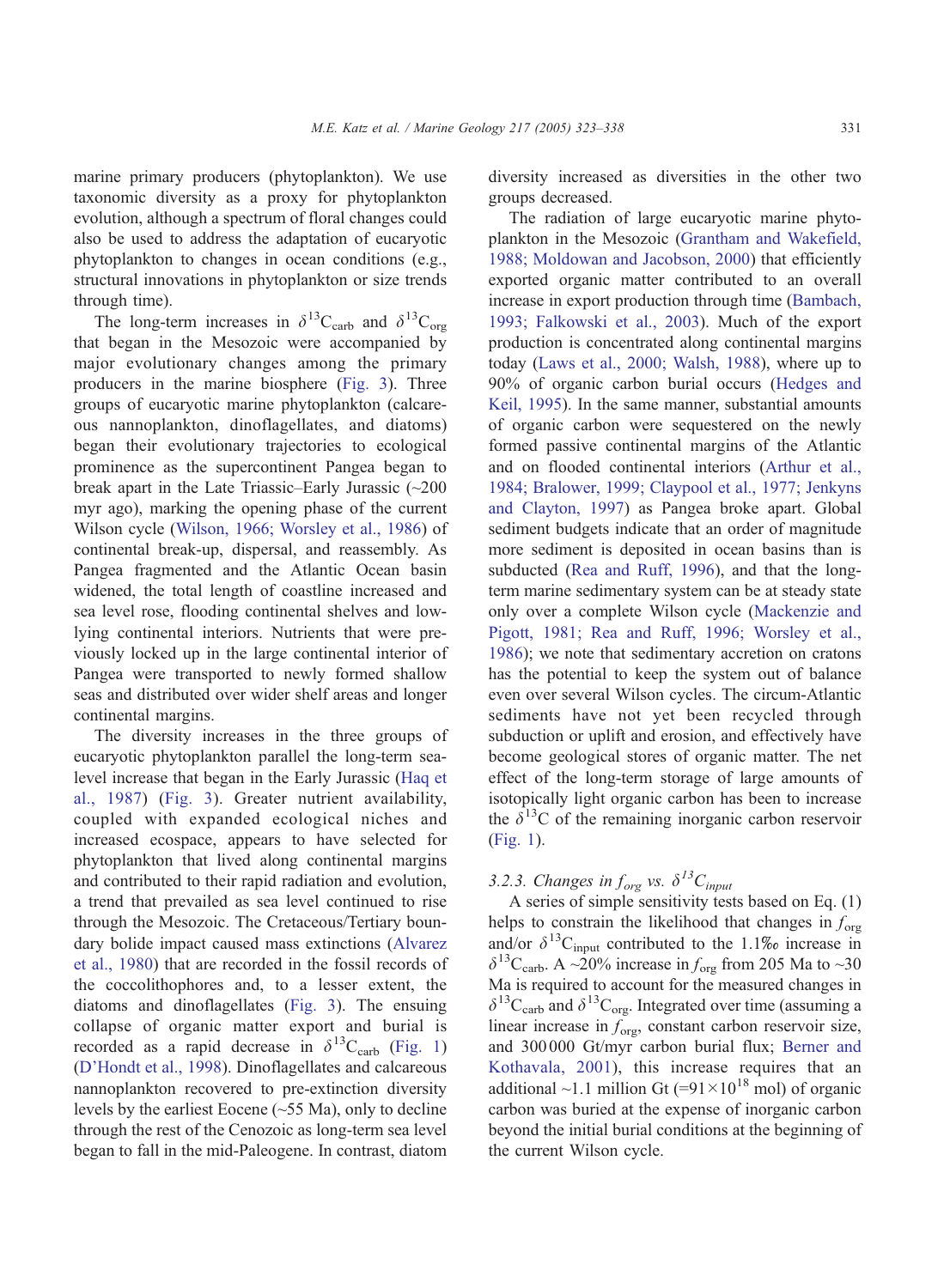This organic matter could have been buried in marine and/or terrestrial environments. However, the partitioning of organic burial between the marine and terrestrial realms cannot be quantified. We estimate the order of magnitude for reasonable terrestrial organic carbon burial based on models of the Paleocene  $\delta^{13}C_{\rm carb}$  perturbation—an event proposed to be the result of excessive terrestrial organic carbon burial ([Kurtz et al., 2003\)](#page-13-0),  $1.25 \times 10^{18}$  mol of terrestrial organic carbon buried over 10 myr. If similar elevated rates were sustained from 205 Ma to ~30 Ma, it would result in the burial of  $21.9\times10^{18}$ mol of total terrestrial organic carbon. Although this is simply an upper limit estimate to provide an idea of the order of magnitude of potential terrestrial organic carbon burial, we note that it is at most only  $\sim$ 25–30% of the predicted excess carbon burial. Therefore, we conclude that marine carbon burial must have constituted most of the  $f_{\text{org}}$  increase.

Geologic evidence for high organic carbon burial in the circum-Atlantic region as Pangea broke apart in the Jurassic–Cretaceous ([Arthur et al., 1984; Bra](#page-12-0)lower, 1999; Claypool et al., 1977; Jenkyns and Clayton, 1997) supports the hypothesis that an increase in marine organic carbon burial contributed to the measured changes in  $\delta^{13}C_{\rm carb}$ . Strong evidence for the associated drawdown of atmospheric  $CO<sub>2</sub>$  is provided by proxy records that show a long-term decline in atmospheric  $CO<sub>2</sub>$  levels over the same time period (see [Royer et al., 2004](#page-14-0) for review; proxy records include  $\delta^{13}$ C data from paleosols and phytoplankton, stomatal distribution in leaves,  $\delta^{11}B$  from planktonic foraminifera, and geochemical models). In addition, an integrated carbon–calcium–strontium model predicts that enhanced precipitation and erosion following the break-up of Pangea contributed to greater nutrient availability in the oceans, driving a productivity increase that resulted in greater marine organic carbon burial over the past 150 myr ([Wall](#page-15-0)mann, 2001). Additional modeling predicts that elevated export production and organic carbon burial rates should enhance reducing conditions at the seafloor and facilitate release of phosphate from sediments; the resulting positive feedback generated by this nutrient recycling can further enhance export production ([Wallmann, 2003\)](#page-15-0). In this manner, expansion of the large-cell eucaryotes in the Mesozoic and organic carbon storage along the circum-Atlantic passive margins may have favored phosphorous availability and high rates of export production, facilitating the  $f_{\text{org}}$  increase predicted by our  $\delta^{13}$ C records and model simulations. This scenario is supported by increasing values in marine sulfate  $\delta^{34}$ S ([Fig. 4\)](#page-7-0) that indicate increases in pyrite burial, which is dependent on high levels of sedimentary organic matter.

Assuming that oxygenic photosynthesis was the ultimate source of this buried organic matter (whether of terrestrial or marine origin), mass balance requires that 3.0 million Gt of oxygen was produced over the 205 myr interval. In the absence of substantial negative feedbacks, the atmospheric inventory of  $O_2$  would have at least tripled as a result. Greater  $O<sub>2</sub>$  production via organic carbon burial should drive greater  $O_2$  production through pyrite burial ([Berner et al., 2003\)](#page-12-0). This is supported by the coeval increase in  $\delta^{34}S$  ([Fig. 4\)](#page-7-0), which indicates that the sedimentary reservoir of reduced sulfur (=pyrite) increased, requiring a corresponding increase in oxidized species. Therefore, the coeval increases in  $f_{\text{org}}$  and  $\delta^{34}$ S ([Fig. 4\)](#page-7-0) indicate that the oxidation state of Earth's surface reservoirs increased. Several modeling and sulfur isotope studies conclude that it is unlikely that atmospheric  $O<sub>2</sub>$  levels increased by as much as threefold ([Berner](#page-12-0) et al., 2003; Hansen and Wallmann, 2003; Paytan et al., 1998; Strauss, 1999); if this is correct, then either some of the excess oxygen was consumed through oxidation of surface carbon and sulfur reservoirs ([Hansen and Wallmann, 2003\)](#page-13-0), or the  $\delta^{13}$ C of the mobile carbon reservoir was controlled not only by excess burial of organic carbon, but also by an increase in  $\delta^{13}C_{input}$ .

A simple sensitivity test using Eq. (1) shows that to produce the measured  $\delta^{13}C_{\text{carb}}$  and  $\delta^{13}C_{\text{org}}$  trends without changing  $f_{\text{org}}$  requires that  $\delta^{13}C_{\text{input}}$  increased by 1.76\%. To predict whether  $\delta^{13}C_{input}$  could have increased as much as  $1.76\%$ , we use a sensitivity test based on the  ${}^{87}Sr/{}^{86}Sr$  record, given that both carbon and strontium are supplied to the oceans from the same sources (hydrothermal activity and continental weathering) ([Fig. 3;](#page-6-0) see caption for details). We assume that riverine delivery of carbon to the oceans was dominated by carbonate erosion in order to constrain the maximum potential increase in  $\delta^{13}$ C<sub>input</sub> due to changes in continental weathering,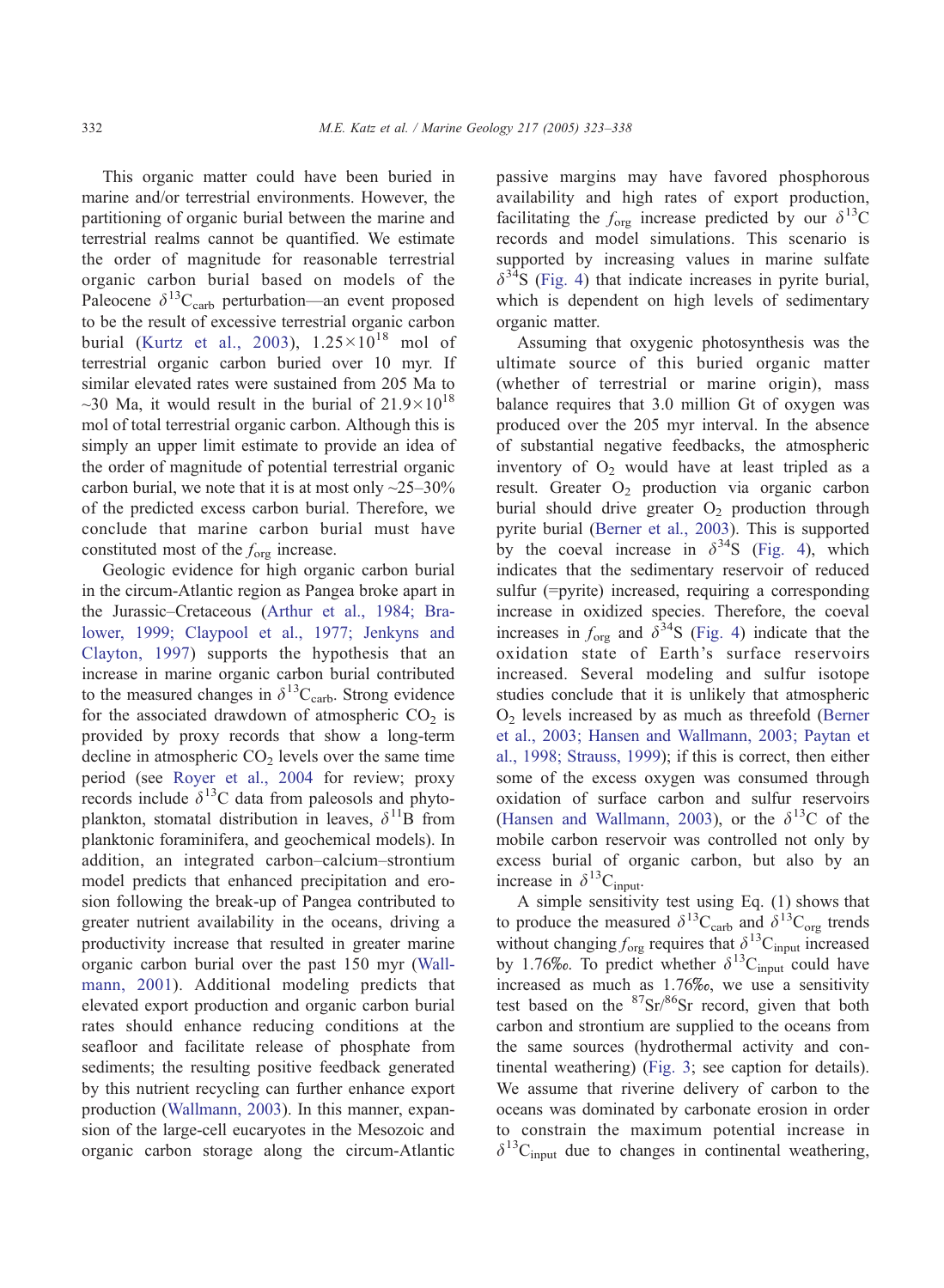and note that erosion of continental shales would act to decrease the maximum predicted  $\delta^{13}C_{input}$ . Similarly, we use the maximum rate of  $87\text{Sr}/86\text{Sr}$  increase (prior to the Himalayan/Tibetan uplift) to constrain the maximum end-member predicted  $\delta^{13}C_{input}$  increase ([Fig. 3;](#page-6-0) see figure caption for details). Results of this sensitivity analysis show that  $\delta^{13}C_{input}$  could have increased by no more than  $0.87\%$ <sub>o</sub>; in reality, the increase was most likely less, based on the assumptions listed above. The maximum predicted increase is approximately half of the increase in  $\delta^{13}C_{input}$ required to account for the measured  $\delta^{13}C_{\rm carb}$  and  $\delta^{13}$ C<sub>org</sub> changes if  $f_{org}$  were held constant. Therefore, it is likely that both  $f_{org}$  and  $\delta^{13}C_{input}$  increased, in effect both supplying more  $^{13}$ C to and extracting more  $^{12}$ C from the mobile carbon reservoir to drive the observed 1.1\% increase in  $\delta^{13}C_{\text{carb}}$  during the opening phase of the current Wilson cycle.

Our results support the hypothesis that the Phanerozoic Wilson cycles drove the greenhouse– icehouse cycles. In this scenario, [Fischer \(1984\)](#page-13-0) proposed that volcanic  $CO<sub>2</sub>$  outgassing during continental fragmentation created greenhouse climates, and that atmospheric  $CO<sub>2</sub>$  drawdown due to weathering processes eventually switched the planet to an icehouse mode. Our results indicate that there is a significant biological component that contributes to the climate switch. In this important additional biological loop, changes in phytoplankton community structure contributed to greater efficiency of organic carbon burial beginning in the Early Jurassic. The excess carbon burial that drove the net oxidation of Earth's surface reservoirs and atmospheric  $CO<sub>2</sub>$ drawdown during the opening phase of the current Wilson cycle ultimately contributed to the climate change from the greenhouse conditions of the Mesozoic to the icehouse conditions that characterize the latter half of the Cenozoic.

# 3.3. A 2.5\%  $\delta^{13}C_{\text{curb}}$  decrease since the mid-Miocene

 $\delta^{13}$ C<sub>org</sub> began to increase more rapidly at ~30 Ma, while the rate of increase in  $\delta^{13}C_{\text{carb}}$  remained relatively constant until  $~15$  Ma ([Fig. 3\)](#page-6-0). These results indicate that  $f_{\text{org}}$  increased during this interval to the highest level of the past 205 Ma ([Fig. 4\)](#page-7-0), culminating in the "Monterey Carbon Excursion" in which large amounts of organic-rich, diatomaceous

sediments were deposited in marginal basins ([Vincent](#page-15-0) and Berger, 1985).

The  $\delta^{13}C_{\rm carb}$  trend reversed in the Neogene, with values that have decreased by  $\sim$ 2.5% since  $\sim$ 15 Ma ([Fig. 1\)](#page-2-0) ([Shackleton and Hall, 1984\)](#page-14-0), while  $\delta^{13}C_{\text{or}}$ values continued to increase ([Hayes et al., 1999\)](#page-13-0) ([Figs. 1 and 3\)](#page-2-0). This requires a  $12^{\circ}$ C increase in the mobile carbon reservoir through more  $^{12}$ C supply and/ or less <sup>12</sup>C burial. <sup>87</sup>Sr<sup>/86</sup>Sr and <sup>187</sup>Os<sup> $/186$ </sup>Os records indicate a shift in the Neogene to continental source rocks rich in organic carbon, which may have increased the supply of  $^{12}C$  to the oceans even though continental weathering rates may have decreased ([Derry and France-Lanord, 1996; Ravizza, 1993;](#page-12-0) Turekian and Pegram, 1997). If the total carbon flux ([Berner, 1991\)](#page-12-0) were constant, then an additional  $\sim$ 194000 Gt of carbon from organic carbon weathering (at the expense of carbonate weathering) can account for the entire 2.5\%  $\delta^{13}$ C<sub>carb</sub> decrease. Although erosion of organic-rich black shales may account for part of the 2.5‰  $\delta^{13}$ C<sub>carb</sub> decrease, we present an alternative hypothesis based on a secular increase in  $\delta^{13}C_{\text{org}}$  ([Fig. 3\)](#page-6-0).

Large phytoplankton cells tend to produce high  $\delta^{13}C_{org}$  because they tend to have low growth rates and low rates of diffusive flux ([Laws et al., 1997; Popp et](#page-13-0) al., 1998; Rau et al., 1997). Based on this concept, [Hayes et al. \(1999\)](#page-13-0) proposed that a trend towards low CO2 levels ([Freeman and Hayes, 1992\)](#page-13-0), rapid cell growth rates, and large cell volume relative to surface area began in the early Oligocene, and that these changes resulted in lower photosynthetic fractionation factors that contributed to the  $\delta^{13}C_{org}$  increase. However, the median diatom cell size appears to have decreased through the Cenozoic ([Finkel et al., in press\)](#page-13-0), contradicting the hypothesis of [Hayes et al. \(1999\)](#page-13-0) that a trend towards larger diatoms alone drove the  $\delta^{13}C_{\text{org}}$ increase. Here, we propose an alternative hypothesis in which the higher  $\delta^{13}C_{\text{org}}$  values result from the increasing importance of  $\beta$ -carboxylation photosynthetic pathways in marine phytoplankton and C4 pathways in terrestrial plants in the latter part of the Cenozoic; these pathways produce organic matter with higher  $\delta^{13}$ C values than organic matter produced through the  $C_3$  photosynthetic pathway.

For most of the Phanerozoic, marine and terrestrial photosynthetic organisms fixed carbon through a  $C_3$ photosynthetic pathway ([Falkowski and Raven,](#page-13-0)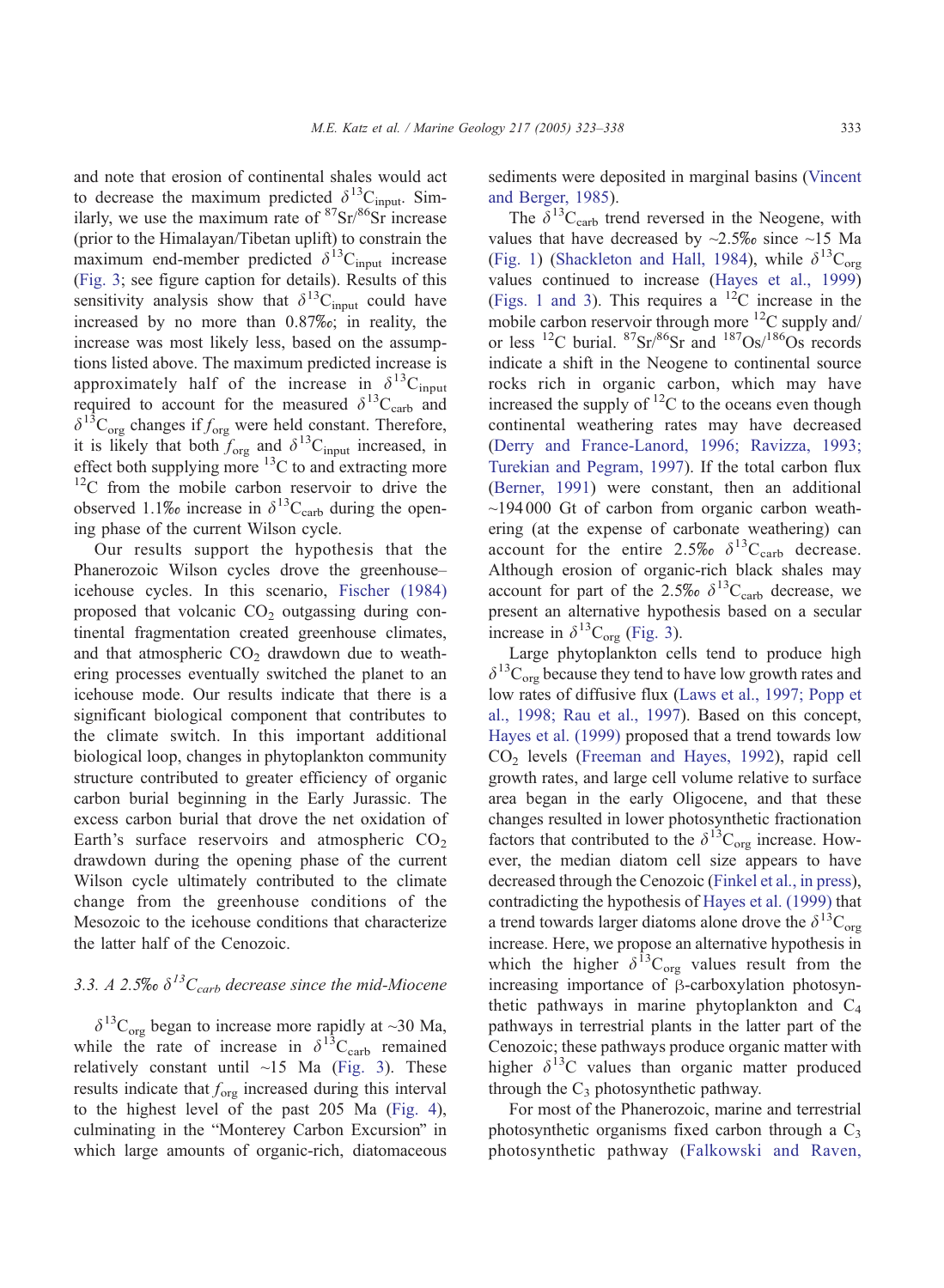1997). The long-term depletion of  $CO<sub>2</sub>$  associated with greater organic carbon burial since the break-up of Pangea was a key factor that ultimately selected for new photosynthetic pathways in marine and terrestrial ecosystems. Diatoms have  $\beta$ -carboxylation pathways ([Morris, 1987; Reinfelder et al., 2000\)](#page-14-0) and are responsible for a disproportionate fraction of carbon export in the modern ocean ([Dugdale et al., 1998;](#page-12-0) Smetacek, 1999). Hence, the rapid radiation of diatoms in the mid-Cenozoic ([Fig. 3\)](#page-6-0) must have enriched the  $^{13}$ C composition of marine organic matter. In the late Miocene (6–8 Ma), a major expansion of grasslands throughout most of the world was coupled with a shift in dominance from  $C_3$  to  $C_4$ grasses, producing 13C-enriched terrestrial biomass ([Cerling et al., 1997; Still et al., 2003\)](#page-12-0). Consequently, <sup>13</sup>C-enriched terrestrial organic matter was ultimately transferred to and sequestered in the oceans ([France-](#page-13-0)Lanord and Derry, 1994; Hodell, 1994) at the same time that  $^{13}$ C-enriched diatoms continued to expand ([Fig. 3\)](#page-6-0). The rise of  $\beta$ -carboxylation and  $C_4$  photosynthetic pathways can account for a  $1.1\%$  decrease in  $\delta^{13}C_{\text{carb}}$  (based on a 4.4\% increase in  $\delta^{13}C_{\text{org}}$ ([Hayes et al., 1999\)](#page-13-0) and assuming constant  $\delta^{13}C_{\text{inout}}$ ,  $f_{\text{carb}}$ , and  $f_{\text{org}}$ ). Attributing the remaining ~1.4\%  $\delta^{13}C_{\rm carb}$  decrease to weathering of organic-rich shales (as outlined above) requires that an additional ~110 000 Gt of organic carbon was transferred from the continents to the oceans over 15 myr.

#### 4. Summary and conclusions

Our results show that biological and tectonic processes acted in concert to increase the efficiency of organic carbon burial, driving the 190-myr-long depletion of  ${}^{12}C$  from the ocean–atmosphere system that began in the Jurassic. The resulting long-term increase in  $\delta^{13}$ C of the mobile carbon reservoir is apparent in simultaneous increases in  $\delta^{13}C_{\text{carb}}$  (this study) and  $\delta^{13}C_{org}$  ([Hayes et al., 1999\)](#page-13-0). This was most likely the result of increases in both  $f_{org}$  and  $\delta^{13}C_{input}$ , which supplied more  $^{13}$ C to and extracted more  $^{13}$ from the mobile carbon reservoir during the opening phase of the current Wilson cycle.

As Pangea rifted, the enlarging ecospace along newly formed continental margins promoted the diversification and radiation of large-celled eucaryotic phytoplankton. More efficient export production and long-term storage of organic matter along passive continental margins resulted in an  $f_{org}$  increase, with corresponding net oxygen production and atmospheric  $CO<sub>2</sub>$  drawdown. At the same time that carbon was buried in the circum-Atlantic region, sedimentary carbon was recycled through subduction, delamination, and decarbonation or transfer to orogenic metasediments as the Tethys and Pacific Ocean basins shrank ([Selverstone and Gutzler, 1993\)](#page-14-0).

This process demonstrates that continental fragmentation facilitates organic carbon burial, oxidation of Earth's surface reservoirs, and drawdown of atmospheric  $CO<sub>2</sub>$ , eventually contributing to the switch from the greenhouse climate of the Mesozoic to the icehouse climate of the late Cenozoic. These processes should reverse in the second half of the Wilson cycle as continents reassemble and organicrich sediments are recycled along the Atlantic margins as the basin closes. This analysis suggests that the geological carbon cycle is strongly influenced by biological processes that control the redox state of the planet and that steady state cannot be approached until a full Wilson cycle is completed.

The long-term depletion of  $CO<sub>2</sub>$  associated with greater organic carbon burial was a key factor that selected  $\beta$ -carboxylation and  $C_4$  photosynthetic pathways in marine and terrestrial ecosystems. These new pathways are responsible for the  $\delta^{13}C_{\text{org}}$  increase in the latter half of the Cenozoic, and contributed to the  $\delta^{13}$ C<sub>carb</sub> decrease that began in the mid-Miocene. The abrupt increase in  $\delta^{13}$ C<sub>org</sub> occurred without a large change in either the atmospheric oxidation state or an injection of  $^{12}$ C from mantle outgassing, and appears to be a unique event in Earth's history. These records show that biological processes play a more significant role in modifying the long-term geological carbon budget than in general has been acknowledged, and have contributed to a global carbon cycle output and planetary redox state that have been out of balance since the Early Jurassic.

### Acknowledgements

We thank A.J. Kaufman, M. Pagani, and an anonymous reviewer for their comments. We are grateful to R. Berner, P. Bown, T. Bralower, J.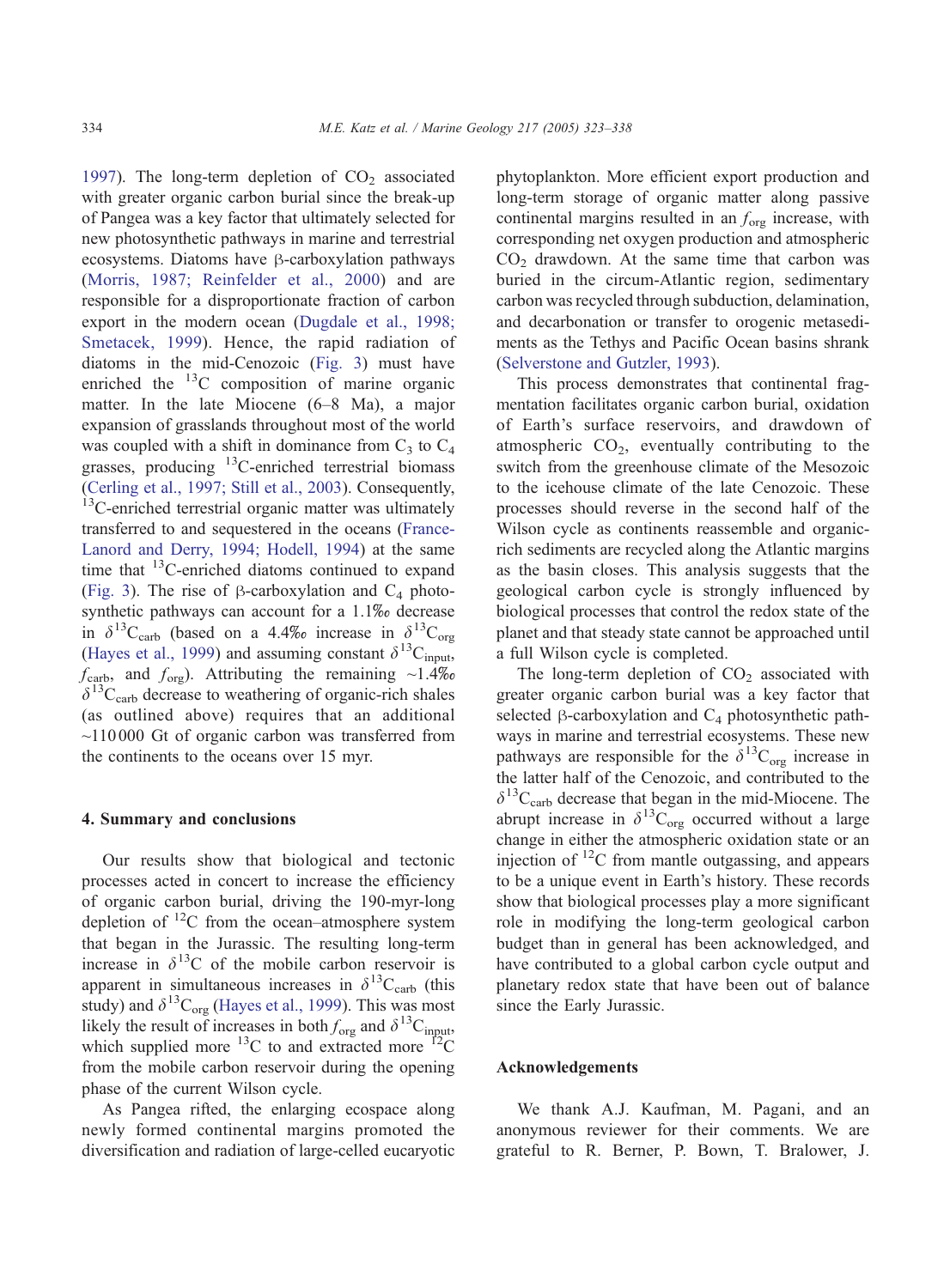<span id="page-12-0"></span>Browning, L. Burckle, K. Caldiera, C. Cervato, Z. Finkel, J. Hayes, G. Jones, S. Katz, C. Liutkus, A. MacRae, A.J. Milligan, N.J. Shackleton, P. Strother, and K. Wallmann for providing assistance with this project in the form of datafiles, samples, computer model, and/or discussions. This study was supported by NSF OCE 0084032 Biocomplexity: The Evolution and the Radiation of Eucaryotic Phytoplankton Taxa (EREUPT). This research used samples provided by the Ocean Drilling Program (ODP), which is sponsored by the U.S. National Science Foundation (NSF) and participating countries under management of the Joint Oceanographic Institutions (JOI), Inc. Mochras borehole samples were provided by UNOCAL.

# Appendix A

 $\delta^{13}$ C data are web-archived at [http://www.](http://www.mychronos.chronos.org/~miriamkatz/20040728/) mychronos.chronos.org/~miriamkatz/20040728/.

# Appendix B

Age model data are web-archived at [http://www.](http://www.mychronos.chronos.org/~miriamkatz/20040728/) mychronos.chronos.org/~miriamkatz/20040728/.

### References

- Adatte, T., Stinnesbeck, W., Hubberten, H., Remane, J., Lopez-Oliva, J.G., 2001. Correlation of a Valanginian stable isotopic excursion in northeastern Mexico with the European Tethys. In: Bartoline, C., Buffler, R.T., Cantu-Chapa, A. (Eds.), The Western Gulf of Mexico Basin: Tectonics, Sedimentary Basins, and Petroleum Systems. Amer. Assoc. Petr. Geol.
- Alvarez, L.W., Alvarez, W., Asaro, F., Michel, H.V., 1980. Extraterrestrial cause for the Cretaceous–Tertiary extinction. Science 208, 1095-1108.
- Arthur, M.A., Dean, W.E., Stow, D.A.V., 1984. Models for the deposition of Mesozoic–Cenozoic fine-grained organic-C rich sediment in the deep sea. In: Stow, D.A.V., Piper, D.J.W. (Eds.), Fine-Grained Sediments: Deep-Water Processes and Facies, Geological Society of London, Special Publication, pp. 527 – 559.
- Bambach, R.K., 1993. Seafood through time: changes in biomass, energetics, and productivity in the marine ecosystem. Paleobiology 19, 372 – 397.
- Bartolini, A., Baumgartner, P.O., Guex, J., 1999. Middle and Late Jurassic radiolarian palaeoecology versus carbon-isotope stratigraphy. Palaeogeogr. Palaeoclimat. Palaeoecol. 145, 43 – 60.
- Berggren, W.A., Kent, D.V., Swisher, C.C., Aubry, M.-P., 1995. A revised Cenozoic geochronology and chronostratigraphy. In: Berggren, W.A., Kent, D.V., Hardenbol, J. (Eds.), Geochronology, Time Scales and Global Stratigraphic Correlations: A Unified Temporal Framework for an Historical Geology. SEPM (Society for Sedimentary Geology), Tulsa, OK, pp. 129 – 212.
- Berner, R.A., 1991. A model for atmospheric  $CO<sub>2</sub>$  over Phanerozoic time. Am. J. Sci. 291, 339-376.
- Berner, R.A., Kothavala, Z., 2001. GEOCARB III: a revised model of atmospheric CO<sub>2</sub> over Phanerozoic time. Am. J. Sci. 301,  $182 - 204.$
- Berner, R.A., Beerling, D.J., Dudley, R., Robinson, J.M., Wildman Jr., R.A., 2003. Phanerozoic atmospheric oxygen. Annu. Rev. Earth Planet. Sci. 31, 105 – 134.
- Bown, P.R., Lees, J.A., Young, J.R., 2004. Calcareous nannoplankton diversity and evolution through time. In: Thierstein, H., Young, J.R. (Eds.), Coccolithophores—from Molecular Processes to Global Impact. Springer-Verlag, Berlin, pp. 481 – 507.
- Bralower, T.J., 1999. The record of global change in mid-Cretaceous (Barremian–Albian) secitons from the Sierra Madre, northeast Mexico. J. Foraminiferal Res. 29 (4), 418 – 437.
- Broecker, W.S., Peng, T.-H., 1982. Tracers in the Sea. LDEO of Columbia Univ., Palisades, NY (690 pp.).
- Canfield, D.E., Raiswell, R., 1999. The evolution of the sulfur cycle. Am. J. Sci. 299, 697 – 723.
- Cerling, T.E., Harris, J.M., MacFadden, B.J., Leakey, M.G., Quade, J., Eisenmann, V., Ehleringer, J.R., 1997. Global vegetation change through the Miocene/Pliocene boundary. Nature 389, 153 – 158.
- Channell, J.E.T., Erba, E., Lini, A., 1993. Matnetostratigraphic calibration of the Late Valanginian carbon isotope event in peloagic limestones from Northern Italy and Switzerland. Earth Planet. Sci. Lett. 118, 145 – 166.
- Claypool, G.E., Lubeck, C.M., Bayeinger, J.P., Ging, T.G., 1977. Organic geochemistry. In: Scholle, P.A. (Ed.), Geological Studies on the COST No. B-2 Well, U.S. Mid-Atlantic Outer Continental Shelf Area. USGS Circular, pp. 46 – 59.
- Coplen, T.B., 1995. Discontinuance of SMOW and PDB. Nature 375, 285.
- Coplen, T.B., Kendall, C., Hopple, J., 1983. Comparison of stable isotope reference samples. Nature 302, 236 – 238.
- D'Hondt, S., Donaghay, P., Zachos, J.C., Luttenberg, D., Lindinger, M., 1998. Organic carbon fluxes and ecological recovery from the Cretaceous-Tertiary mass extinction. Science 282,  $276 - 279$ .
- Derry, L.A., France-Lanord, C., 1996. Neogene Himalayan weathering history and river <sup>87</sup>Sr/<sup>86</sup>Sr: impact on the marine Sr record. Earth Planet. Sci. Lett. 142, 59 – 74.
- Dickens, G.R., O'Neil, J.R., Rea, D.K., Owen, R.M., 1995. Dissociation of oceanic methane hydrate as a cause of the carbon isotope excursion at the end of the Paleocene. Paleoceanography 10, 965-971.
- Dugdale, R., Wilkerson, F., Wilkerson,, 1998. Silicate regulation of new production in the equatorial Pacific upwelling. Nature 391,  $270 - 273$ .
- Erba, E., Channell, J.E.T., Claps, M., Jones, C., Larson, R., Opdyke, B., PremoliSilva, I., Riva, A., Salvini, G., Torricelli, S., 1999.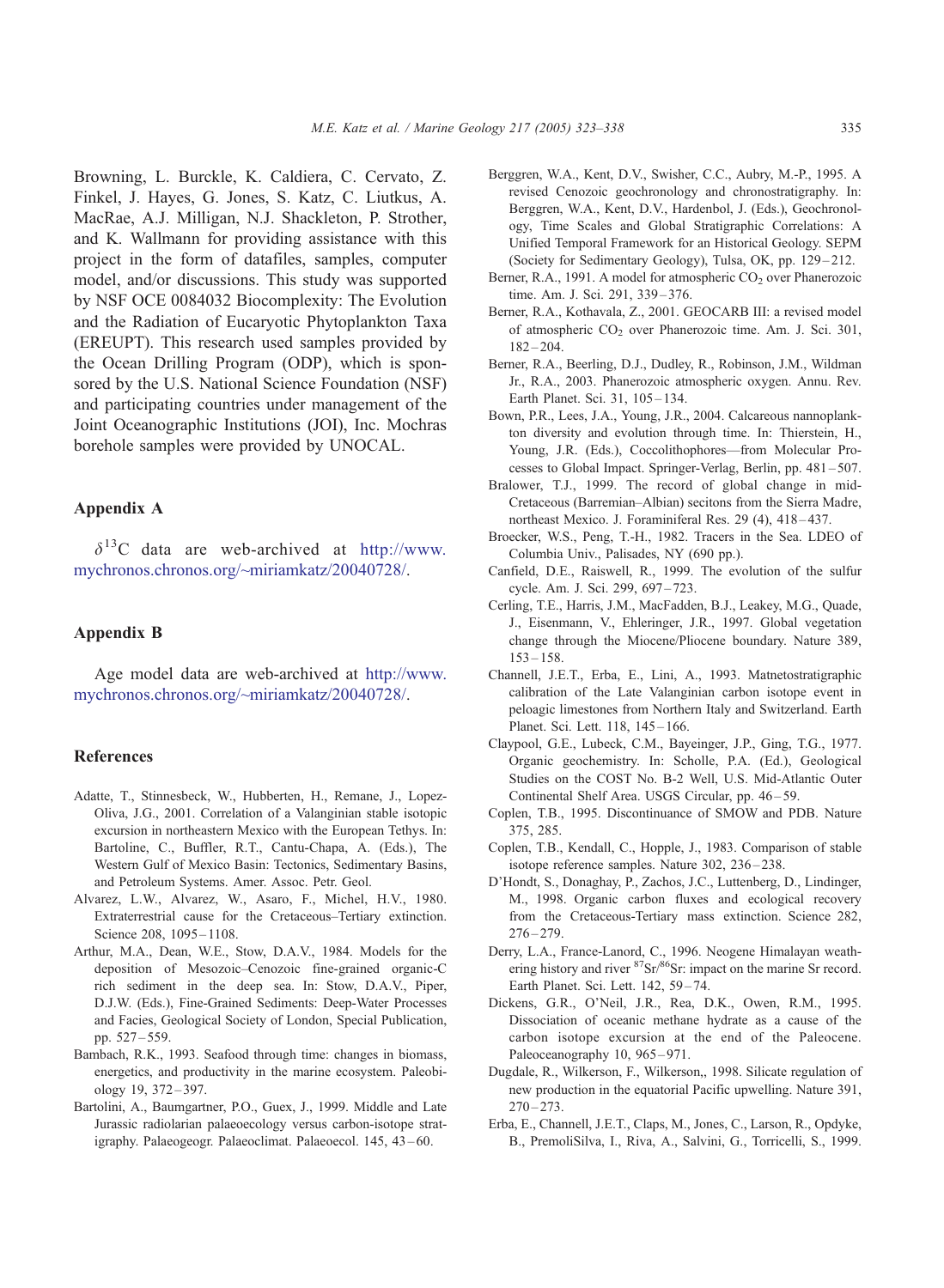<span id="page-13-0"></span>Integrated stratigraphy of the Cismon Apticore (Southern Alps, Italy): a "reference section" for the Barremian–Aptian interval at low latitudes. J. Foraminiferal Res. 29, 371 – 391.

- Erbacher, J., Thurow, J., 1997. Influence of oceanic anoxic events on the evolution of mid-K radiolaria in the North Atlantic and western Tethys. Mar. Microb. 30, 139-158.
- Falkowski, P.G., Raven, J.A., 1997. Aquatic Photosynthesis. Blackwell Science, Malden, MA (375 pp.)
- Falkowski, P., Laws, E.A., Barbar, R.T., Murray, J.W., 2003. Phytoplankton and their role in primary, new and export production. In: Fasham, M.J.R. (Ed.), Ocean Biogeochemistry. The Role of the Ocean Carbon Cycle in Global Change. Springer-Verlag, Berlin, pp. 99–121.
- Finkel, Z., Katz, M.E., Schofield, O., Wright, J.D., Falkowski, P.G., in press. Climatically-driven evolutionary change in the size of diatoms over the Cenozoic. Proc. Natl. Acad. Sci.
- Fischer, A.G. (Ed.), 1984. The two Phanerozoic supercycles. Catastrophes and Earth History. Princeton Univ. Press, Princeton, NJ, pp. 129-150.
- Follmi, K.B., Weissert, H., Bisping, M., Funk, H., 1994. Phosphogenesis, carbon-isotope stratigraphy, and carbonate-platform evolution along the Lower Cretaceous northern Tethyan margin. Geol. Soc. Amer. Bull. 106, 729 – 746.
- France-Lanord, C., Derry, L.A., 1994.  $\delta^{13}$ C of organic carbon in the Bengal Fan: source evolution and transport of  $C_3$  and  $C_4$  plant carbon to marine sediments. Geochim. Cosmochim. Acta 58, 4809 – 4814.
- Freeman, K.H., Hayes, J.M., 1992. Fractionation of carbon isotopes by phytoplankton and estimates of ancient  $CO<sub>2</sub>$  levels. Glob. Biogeochem. Cycles 6, 185-198.
- Ghil, M., Allen, M.R., Dettinger, M.D., Ide, K., Kondrashov, D., Mann, M.E., Roberson, A.W., Saunders, A., Tian, Y., Varadi, F., Yiou, P., 2002. Advanced spectral methods for climatic time series. Rev. Geophys. 40.
- Gradstein, F.M., Agterberg, F.P., Ogg, J.G., Hardenbol, H., van Veen, P., Thierry, J., Huang, Z., 1995. A Triassic, Jurassic, and Cretaceous time scale. In: Berggren, W.A., Kent, D.V., Hardenbol, J. (Eds.), Geochronology, Time Scales and Global Stratigraphic Correlations: A Unified Temporal Framework for an Historical Geology. SEPM (Society for Sedimentary Geology), Tulsa, OK, pp. 95 – 126.
- Grantham, P.J., Wakefield, L.L., 1988. Variations in the sterane carbon number distributions of marine source rock derived crude oils through geological time. Org. Geochem. 12, 61-73.
- Hansen, K.W., Wallmann, K., 2003. Cretaceous and Cenozoic evolution of seawater composition, atmospheric  $O_2$  and  $CO_2$ : a model perspective. Am. J. Sci. 303, 94 – 148.
- Haq, B.U., Hardenbol, J., Vail, P.R., 1987. Chronology of fluctuating sea levels since the Triassic (250 million years ago to present). Science 235, 1156 – 1167.
- Harwood, D.M., Nikolaev, V.A., 1995. Cretaceous diatoms: morphology, taxonomy, biostratigraphy. In: Blome, C.D., Whalen, P.M., Reed, K.M. (Eds.), Siliceous Microfossils, Paleontological Society Short Courses in Paleontology. Paleontological Society, Lawrence, KS, pp. 81-106.
- Hayes, J.M., Strauss, H., Kaufman, A.J., 1999. The abundance of <sup>13</sup>C in marine organic matter and isotopic fractionation in the

global biogeochemical cycle of carbon during the past 800 Ma. Chem. Geol. 161, 103 – 125.

- Hedges, J.I., Keil, R.G., 1995. Sedimentary organic matter preservation: an assessment and speculative synthesis. Mar. Chem. 49, 81-115.
- Hennig, S., Weissert, H., Bulot, L., 1999. C-isotope stratigraphy, a calibration tool between ammonite- and magnetostratigraphy: the Valanginian–Hauterivian transition. Geol. Carpath. 50,  $91 - 96.$
- Hodell, D.A., 1994. Magnetostratigraphic, biostratigraphic, and stable isotope stratigraphy of an Upper Miocene drill core from the Sale Briqueterie (northwestern Morocco): a high-resolution chronology for the Messinian stage. Paleoceanography 9,  $835 - 855$ .
- Hodell, D.A., Mueller, P.A., McKenzie, J.A., Mead, G.A., 1989. Strontium isotope stratigraphy and geochemistry of the late Neogene ocean. Earth Planet. Sci. Lett. 92, 165-178.
- Howarth, R.J., McArthur, J.M., 1997. Statistics for strontium isotope stratigraphy: a robust LOWESS fit it the marine Srisotope curve for 0 to 206 Ma, with look-up table for drivaiton of numeric age. J. Geol. 105, 441 – 456.
- Ivimey-Cook, H.C., 1971. Stratigraphical palaeontology of the Lower Jurassic of the Llandbedr (Mochras Farm) borehole. In: Woodland, A.W. (Ed.), The Llandbedr (Mochras Farm) Borehole. Inst. Geol. Sci, p. 115.
- Jenkyns, H.C., Clayton, C.J., 1997. Lower Jurassic epicontinental carbonates and mudstones from England and Wales: chemostratigraphic signals and the early Toarcian anoxic event. Sedimentology 44, 687-706.
- Jenkyns, H.C., Gale, A.S., Corfield, R.M., 1994. Carbon- and oxygen-isotope stratigraphy of the English chalk and Italian Scaglia and its palaeoclimatic significance. Geol. Mag. 131 (1),  $1 - 34.$
- Jenkyns, H.C., Mutterlose, J., Sliter, W.V. (Eds.), 1995. Upper Cretaceous Carbon and Oxygen Isotope Stratigraphy of Deep-Water Sediments from the North-Central Pacific (Site 869, flank of Pikinni-Wodejebato, Marshall Islands), Leg Scientific Res., vol. 143. Ocean Drilling Program, pp. 105-108.
- Kent, D.V., Cramer, B.S., Lanci, L., Wang, D., Wright, J.D., Van der Voo, R., 2003. A case for a comet impact trigger for the Paleocene/Eocene thermal maximum and carbon isotope excursion. Earth Planet. Sci. Lett. 211, 13-26.
- Kump, L.R., Arthur, M.A., 1999. Interpreting carbon-isotope excursions: carbonates and organic matter. Chem. Geol. 161,  $181 - 198.$
- Kurtz, A., Kump, L.R., Arthur, M.A., Zachos, J.C., Paytan, A., 2003. Early Cenozoic decoupling of the global carbon and sulfur cycles. Paleoceanography 18 (4), 1090.
- Laws, E.A., Bidigare, R., Popp, B.N., 1997. Effect of growth rate and CO<sub>2</sub> concentration on carbon isotopic fractionation by the marine diatom Phaeodactylum tricornutum. Limnol. Oceanogr. 42, 1552 – 1560.
- Laws, E.A., Falkowski, P.G., Smith Jr., W.O., McCarthy, J.J., 2000. Temperature effects on export production in the open ocean. Glob. Biogeochem. Cycles 14, 1231 – 1246.
- Leckie, R.M., Bralower, T.J., Cashman, R., 2002. Oceanic anoxic events and plankton evolution: biotic response to tec-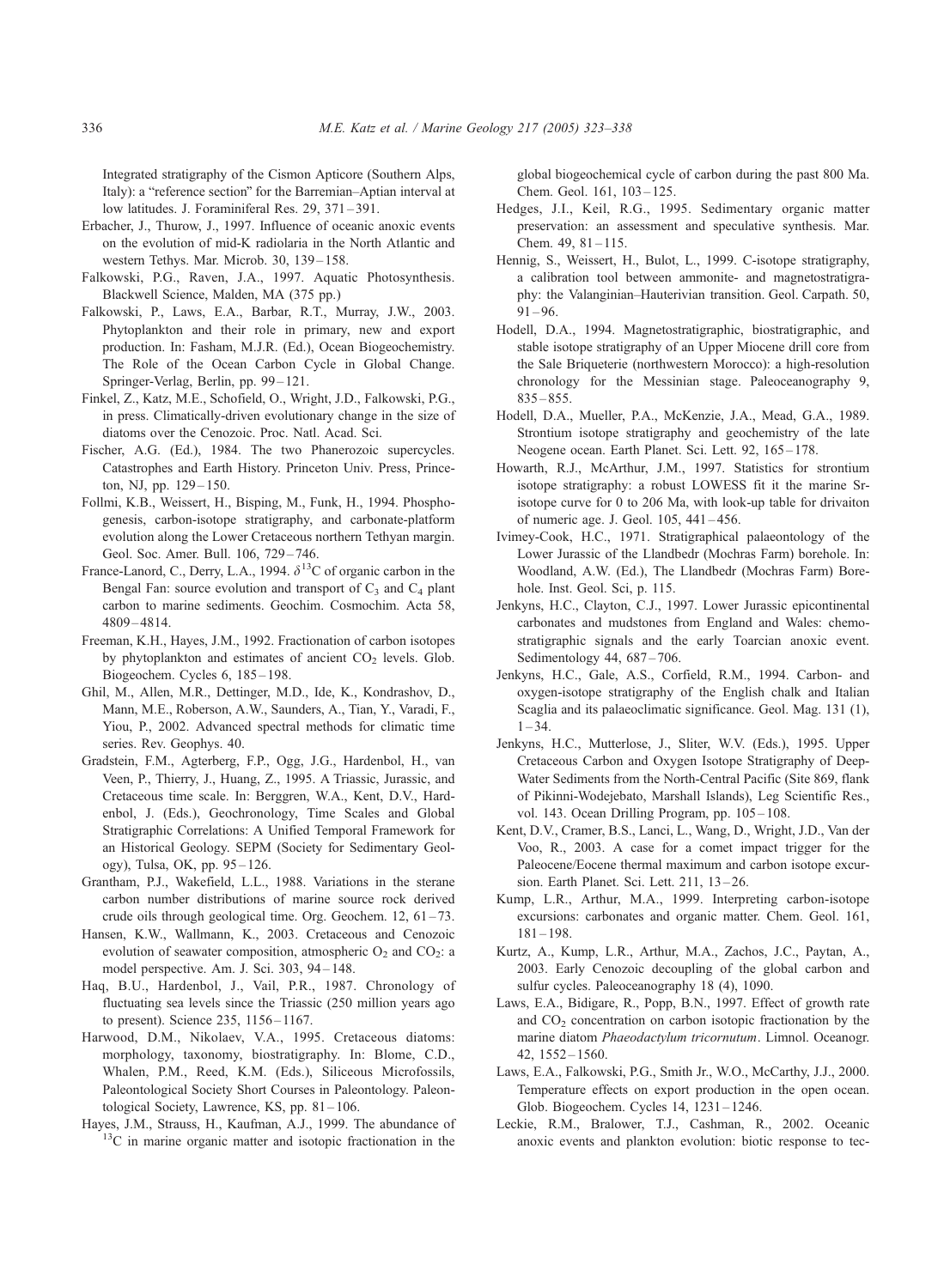<span id="page-14-0"></span>tonic forcing during the mid-Cretaceous. Paleoceanography 17,  $1 - 29$ .

- Lini, A., 1994. Early Cretaceous carbon isotope stratigraphy of the Maiolica Formation, Southern Alps (northern Italy and paleoenvironmental significance). PhD Thesis, Eidg. Techn. Hochsch., Zurich, Switzerland. 259 pp.
- Mackenzie, F.T., Pigott, J.D., 1981. Tectonic controls of Phanerozoic sedimentary rock cycling. J. Geol. Soc. (Lond.) 138, 183 – 196.
- Menagatti, A.P., Weissert, H., Brown, R.S., Tyson, R.V., Farrimond, P., Strasser, A., Caron, M., 1998. High-resolution  $\delta^{13}C$ stratigraphy through the early Aptian "Livello Selli" of the Alpine Tethys. Paleoceanography 13, 530 – 545.
- Miller, K.G., Fairbanks, R.G., 1985. Oligocene to Miocene carbon isotope cycles and abyssal circulation changes. In: Sundquist, E.T., Broecker, W.S. (Eds.), The Carbon Cycle and Atmospheric CO<sub>2</sub>: Natural Variations Archean to Present, Geophys. Monogr. vol. 32. American Geophysical Union, Washington, DC, pp. 469-486.
- Miller, K.G., Fairbanks, R.G., Mountain, G.S., 1987. Tertiary oxygen isotope synthesis, sea level history, and continental margin erosion. Paleoceanography 2,  $1 - 19$ .
- Moldowan, J.M., Jacobson, S.R., 2000. Chemical signals for early evolution of major taxa: biosignatures and taxon-specific biomarkers. Int. Geol. Rev. 42, 805 – 812.
- Morettini, E., Santantonio, M., Bartolini, A., Cecca, F., Baumgartner, P.O., Hunziker, J.C., 2002. Carbon isotope stratigraphy and carbonate production during the Early–Middle Jurassic: examples from the Umbria–Marche–Sabina Apennines (central Italy). Palaeogeogr. Palaeoclimat. Palaeoecol. 184, 251 – 273.
- Morris, I., 1987. Paths of carbon assimilation in marine phytoplankton. In: Falkowski, P.G. (Ed.), Primary Productivity in the Sea. Plenum, New York, pp. 139-159.
- Padden, M., Weissert, H., de Rafelis, M., 2001. Evidence for Late Jurassic release of methane from gas hydrate. Geology 29,  $223 - 226$ .
- Padden, M., Weissert, H., Funk, H., Schneider, S., Gansner, C., 2002. Late Jurassic lithological evolution and carbon-isotope stratigraphy of the western Tethys. Eclogae Geol. Helv. 95, 333 – 346.
- Paytan, A., Kastner, M., Campbell, D., Thiemens, M.H., 1998. Sulfur isotopic composition of Cenozoic seawater sulfate. Science 282, 1459-1462.
- Paytan, F., Martinez-Ruiz, M., Engle, A.I., Wankel, S.D., 2004. Using sulfur isotopes to elucidate the origin of barite associated with high organic matter accumulation events in marine sediments. In: Amend, J.P., Edwards, K.J., Lyons, T.W. (Eds.), Sulfur Biogeochemistry: Past and Present, Special Paper-Geological Society of America vol. 379, pp. 151-160.
- Popp, B.N., et al., 1998. Effect of phytoplankton cell geometry on carbon isotopic fractionation. Geochim. Cosmochim. Acta 62,  $69 - 77.$
- Rau, G.H., Riebesell, U., Wolf-Gladrow, D.A., 1997. Glob. Biogeochem. Cycles 11, 267.
- Ravizza, G., 1993. Variations of the 187Os/186Os ratio of seawater over the past 28 million years as inferred from metalliferous carbonates. Earth Planet. Sci. Lett. 118, 335 – 348.
- Rea, D.K., Ruff, L.J., 1996. Composition and mass flux of sediment entering the world's subduction zones: implications for global sediment budgets, great earthquakes, and volcanism. Earth Planet. Sci. Lett. 140, 1-12.
- Reinfelder, J.R., Kraepeil, A.M.L., Morel, F.M.M., 2000. Unicellular C4 photosynthesis in a marine diatom. Nature 407, 996 – 999.
- Rohl, H.-J., Schmid-Rohl, A., Oschmann, W., Frimmel, A., Schwark, L., 2001. Posidonia Shale (lower Toarcian) of SW-Germany: an oxygen-depleted ecosystem controlled by sea level and palaeoclimate. Palaeogeogr. Palaeoclimatol. Palaeoecol. 169, 273 – 299.
- Royer, D.L., Berner, R.A., Montanez, I.P., Tabor, N.J., Beerling, D.J., 2004.  $CO<sub>2</sub>$  as a primary driver of Phanerozoic climate. GSA Today  $14$  (3),  $4 - 10$ .
- Scholle, P.A., Arthur, M.A., 1980. Carbon isotope fluctuations in Cretaceous pelagic limestones: potential stratigraphic and petroleum explorations tool. Bull. Am. Assoc. Pet. Geol. 64,  $67 - 87.$
- Selverstone, J., Gutzler, D.S., 1993. Post-125 Ma carbon storage associated with continent–continent collision. Geology 21, 885 – 888.
- Shackleton, N.J., 1987. Oxygen isotopes, ice volume, and sea level. Quat. Sci. Rev. 6, 183 – 190.
- Shackleton, N.J., Hall, M.A., 1984. Carbon isotope data from Leg 74 sediments. In: Moore, T.C., Rabinowitz, P.D., et al. (Eds.), Inits. Repts. DSDP. U.S. Government Printing Office, Washington, DC, pp. 613 – 619.
- Sheridan, R., Gradstein, F.M., et al., 1983. Init. Repts. DSDP vol. 76. U.S. Govt. Printing Office, Washington, DC. (947 pp.).
- Smetacek, V., 1999. Diatoms and the ocean carbon cycle. Protist 150, 25 – 32.
- Smith, A.B., Gale, A.S., Monks, N.E.A., 2001. Sea-level change and rock-record bias in the Cretaceous: a problem for extinction and biodiversity studies. Paleobiology  $27$  (2),  $241 - 253$ .
- Spencer-Cervato, C., 1999. The Cenozoic deep sea microfossil record: explorations of the DSDP/ODP sample set using the Neptune database. Palaeontol. Electronica 2, 1 – 270.
- Still, C.J., Berry, J.A., Collatz, G.J., DeFries, R.S., 2003. Global distribution of  $C_3$  and  $C_4$  vegetation: carbon cycle implications. Glob. Biogeochem. Cycles 17 (1006).
- Stoll, H.M., Schrag, D.P., 2000. High resolution stable isotope records from the Upper Cretaceous rocks of Italy and Spain: glacial episodes in a greenhouse planet? Geol. Soc. Amer. Bull. 112, 308 – 319.
- Stover, L.E., Brinkhuis, H., Damassa, S.P., de Verteuil, L., Helby, R.J., Monteil, E., Partridge, A.D., Powell, A.J., Riding, J.B., Smelror, M., Williams, G.L., 1996. Mesozoic–Tertiary dinoflagellates, acritarchs and prasinophytes. In: Jansonius, J., McGregor, D.C. (Eds.), Palynology: Principles and Applications. Amer. Assoc. Strat. Palynologists Foundation, pp. 641-750.
- Strauss, H., 1999. Geological evolution from isotope proxy signals—sulfur. Chem. Geol. 161, 89-101.
- Turekian, K.K., Pegram, W.J., 1997. Os isotope record in a Cenozoic deep-sea core: its relation to global tectonics and climate. In: Ruddiman, W.F. (Ed.), Tectonic Uplift and Climate Change. Plenum Press, NY, pp. 383 – 397.